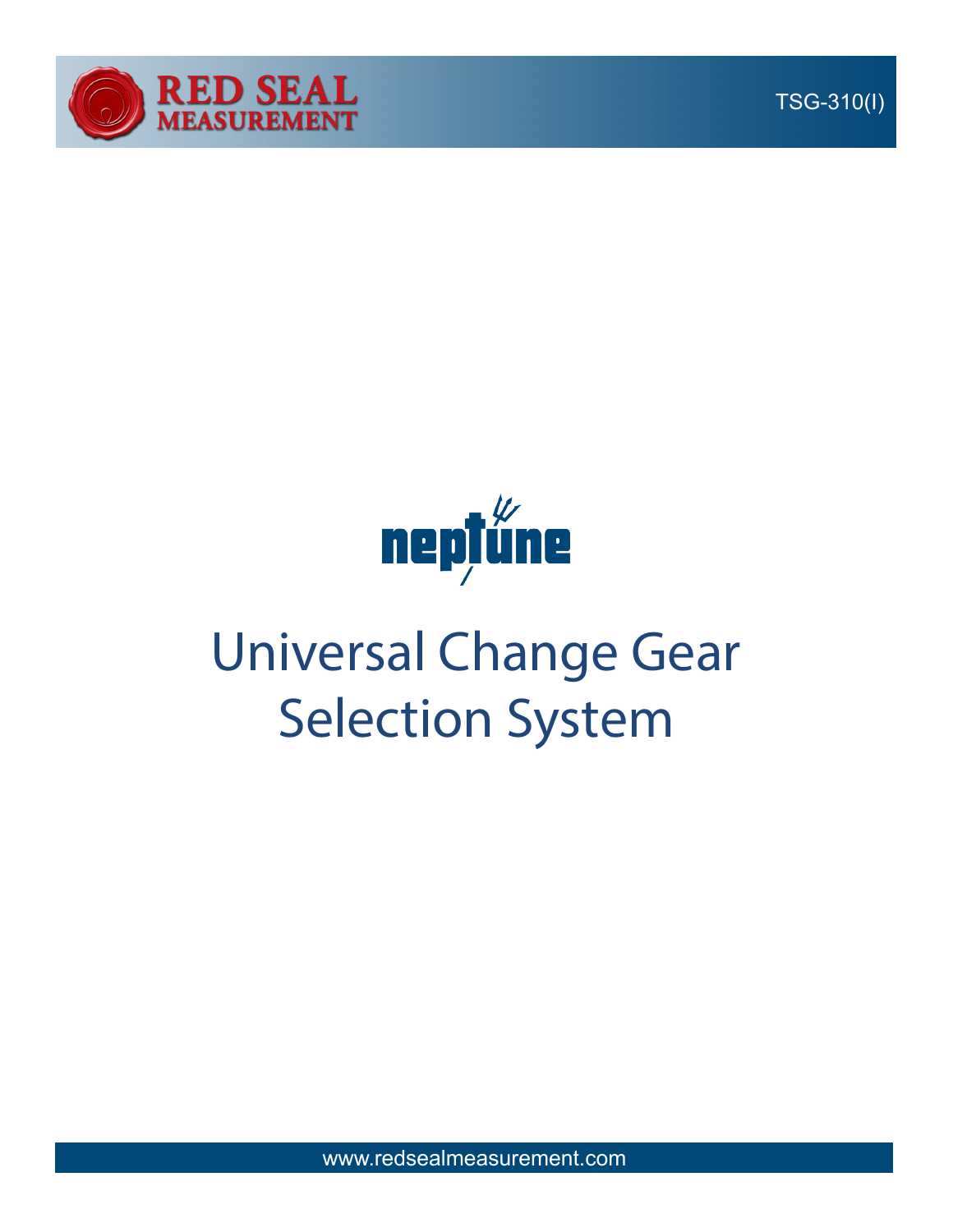# **UNIVERSAL CHANGE GEAR SELECTION SYSTEM**

This system identifies the exact procedures required for the proper calibration of Red Seal Refined fuel and Industrial flowmeters.

All Refined Fuel and Industrial flowmeters have means for calibrating the registration, whether the registration is a presettable register (i.e., Model 800 Series register), a resettable register (i.e., Model 600 Series register), a totalizer register (i.e. Model 157 register) or some type of pulser and pulse receiving system. The primary way to calibrate the registration is by using change gears. Change gears are used at a strategic point in the gear train of the flowmeter or in the register. Changing the number of teeth on the driving gear (denoting "S" or "SB") or changing the number of teeth on the driven gear (denoted "R") will change the overall reduction ratio of the mechanism and **increase** or **decrease** the rate of registration of the flowmeter in whatever form it may take.

The ratio of numbers of "R" teeth divided by the number of "S" teeth, or the R/S ratio, will affect the rate of registration such that **increasing** the R/S ratio will **decrease** the rate of registration.

#### **SYSTEM ASSUMPTIONS & GENERAL INFORMATION**

- All Red Seal Flowmeters have R and S change gears operating on either 0.625 or 0.716 center distances
- The Universal Change Gear Chart is arranged in R/S ratio order
- A low test registration (below 100%) indicated the flowmeter requires speeding up
- A high test registration (above 100%) indicates the flowmeter requires slowing down
- Three configurations are available. Refer to last column in Chart I to determine configuration required and Gear Type Chart II for illustrations, page 4.

#### **USING THE SYSTEM**

- 1. Locate the change gears by referring to the appropriate O&M Manual for the flowmeter to be calibrated.
- 2. Determine the R/S ratio by dividing the number stamped on the R gear by the number stamped on the S gear.
- 3. Refer to the Universal Change Gear Chart and locate the calculated R/S ratio (from step #2)
- 4. To **increase** registration, select a new ratio and gears farther **up** the chart from the actual ratio.
- 5. To **decrease** registration, select a new ratio and gears farther **down** the chart from the actual ratio.
- 6. When sizable changes are required, **add** the values in the % difference column to determine the **total % change**  obtained. **The % difference values are the step-to-step percent changes.**
- 7. The diameters from the R&S gear pair indicated on the chart are dependent on the change gear spacing. Notice the column headings for change gear spacing on the chart. Refer to Chart I for change gear spacing and gear locations.

#### **NOTE: Make sure the correct gears are places on the correct spindle.**

#### **EXAMPLE**

- **Situation:** A flowmeter tests at 99.0%. It uses a Model 157 Register with a change gear spacing of 0.625. This flowmeter has the change gear combination of R=36 and S=28, which is equal to the R/S ratio of 1.2857.
- **Objective:** To speed up registration to 100%
- **Solution: Step 1:** Determine the % change required (speed up) in order to obtain 100%
	- 100.0% (desired performance) 99.0% (actual performance) = ± 1.0% (required change)

 **Step 2:** Refer to the Universal Change Gear and locate the R/S ratio of '1.286'. The chart will show R=36 and S=28 (or 36/28 = 1.2857)

- **Step 3:** Use '1.2857' (R=36 and S=28) as your starting point (because it is the **present** change gear combination). Moving up the chart from '1.2857', add the % difference values necessary to reach 1,00% (1%).
- **Step 4:** In this case, it is only necessary to move up two steps to find that .45% + .57% = 1.02%

 **Step 5:** The new gears are R=28 and S=22 (R/S ratio = 1.2727). The R diameter = .770 and the S diameter = .570 for the .625 center spacing. Changing the gears to R=28 and S=22 will produce the following:

 99.00% (actual performance) + .45% (%difference) + .57% (%difference) = 100.02% (desired performance)

 **Step 6:** Refer to "Use Table" column in Chart I to determine if Type A Gears are required. Refer to Type A Gear Listing (pages 4 & 5) to determine the part number of gears that are required.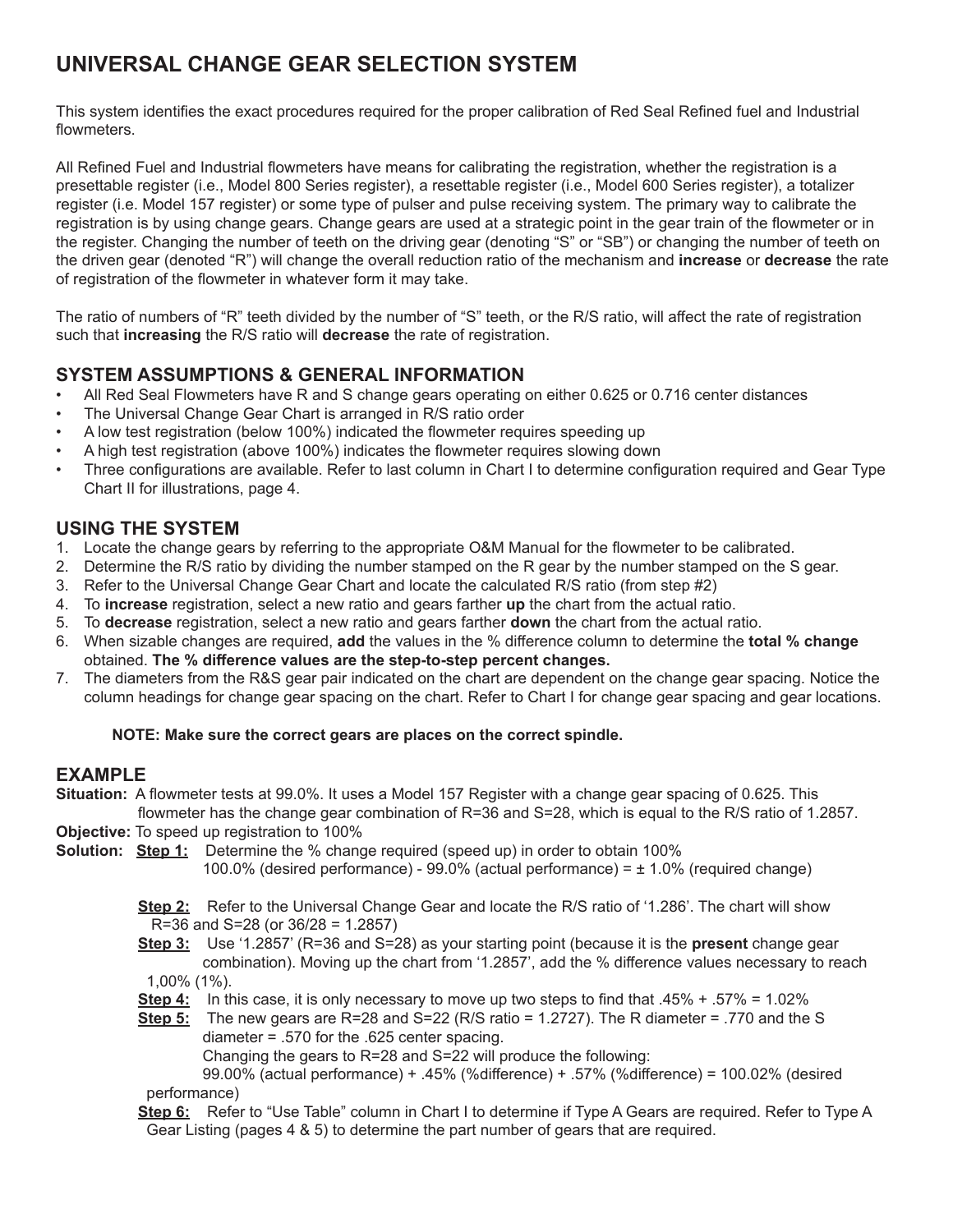#### **OPTIONAL METHOD FOR DETERMINING CALIBRATION GEARS NEEDED**

Use the following formula:

R/S x A/B = New Change Gear Ratio

Where:

- $R =$  current "R" gear on the flowmeter
- S = current "S" gear on the flowmeter
- A = percent registration you now get
- B = percent registration you desire
- Example: You have a meter with an R gear with 27 teeth and an S gear with 25 teeth, You have tested the meter and it consistently registers only 97%. After referring to the meter's O&M Manual, you should now attempt to recalibrate the meter since the register is consistent but not accurate.

 $(27/25)$  x  $(97\%/100\%)$  = 2619/2500 = 1.0476

Using the Universal Change Gear Chart, look in the 'R/S Ratio' column for '1.0476'. The pair of gears corresponding to '1.0476' ratio are R22 and S21. Thus, replacing the 27 and 25 tooth gears with the 22 and 21 tooth gears will change the registration from 97% to 100%.

**Note: The above formula is applicable on all Red Seal flowmeters that are calibrated using change gears.** 

#### **PERCENT REGISTRATION**

Amount of Liquid Indicated by the Register

x 100 = Percent Registration

Amount of Liquid Actually Delivered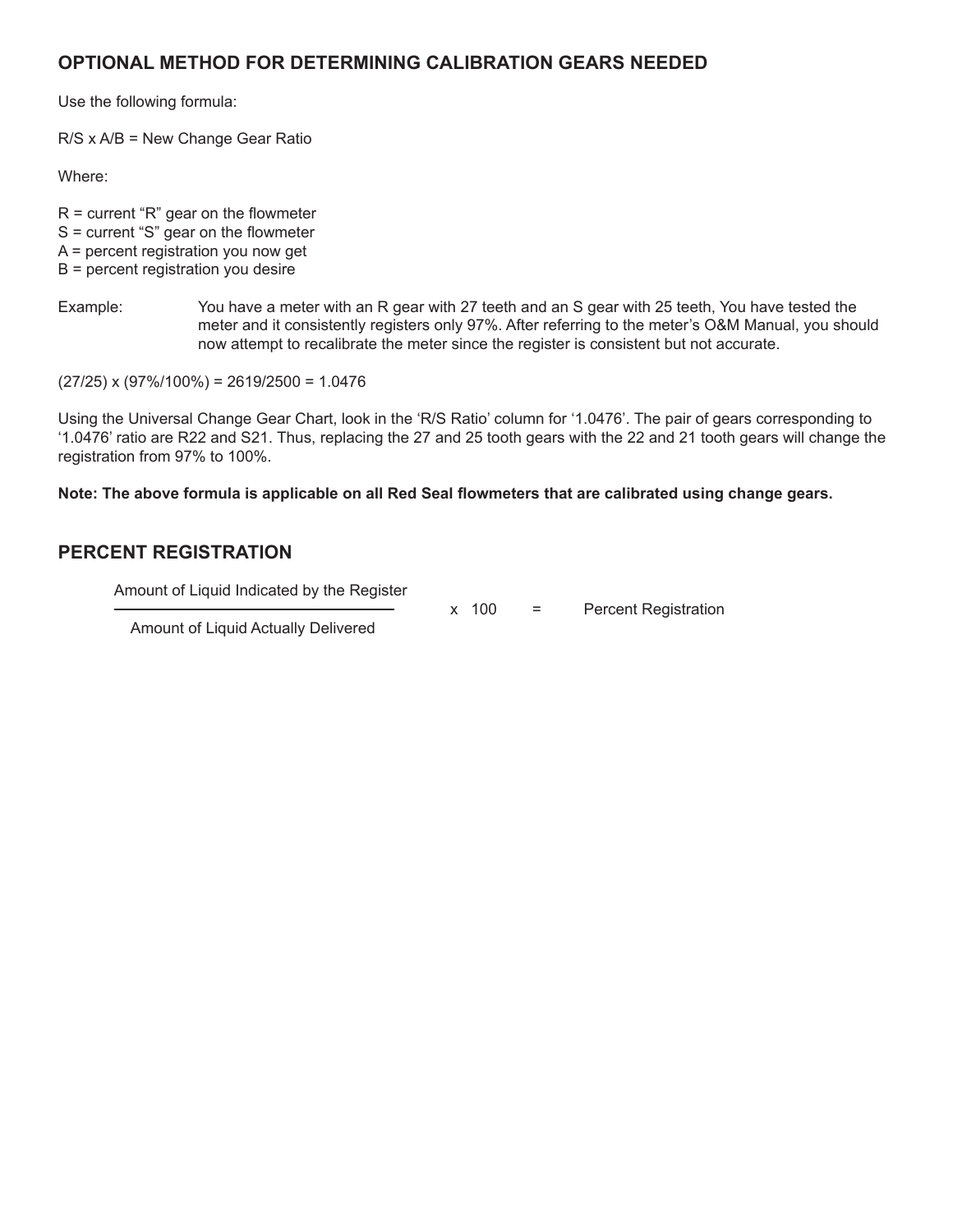## **CHART I CHANGE GEAR SELECTION**

| <b>FLOWMETER TYPE</b>                                      | <b>LOCATION OF</b><br><b>CHANGE GEARS</b> | l*USE<br><b>TABLE</b> | **GEAR<br><b>TYPE</b> |
|------------------------------------------------------------|-------------------------------------------|-----------------------|-----------------------|
| All Flowmeters with Model 157 Registers                    | <b>Below Register</b>                     |                       | $\overline{A}$        |
| Type MP Flowmeters with Non-Reset Registers                | In Register                               |                       | A                     |
| Type MP Flowmeters with Model 600 Series Registers         | In Register                               |                       | B                     |
| Type MP Flowmeters with Model 43 Pulser                    | In Gear Train                             |                       | A                     |
| <b>Trident Turbine with Non-Reset Totalizers</b>           | In Register                               |                       | A                     |
| All flowmeters with Model 800 Series Registers             | In Register                               |                       | В                     |
| Non-Magnetic Drive Flowmeters w/Model 600 Series Registers | In Register                               |                       | B                     |
| Type S Magnetic Drive with Model 600 Series Registers      | In Register                               |                       | В                     |

\*See the Universal Change Gear Chart for the Tables. Table I denotes .625 centers and Table II denotes .716 centers.

\*\*See Chart II for Gear Type illustration and gear type listing specified for part number.

### **CHART II GEAR TYPES**

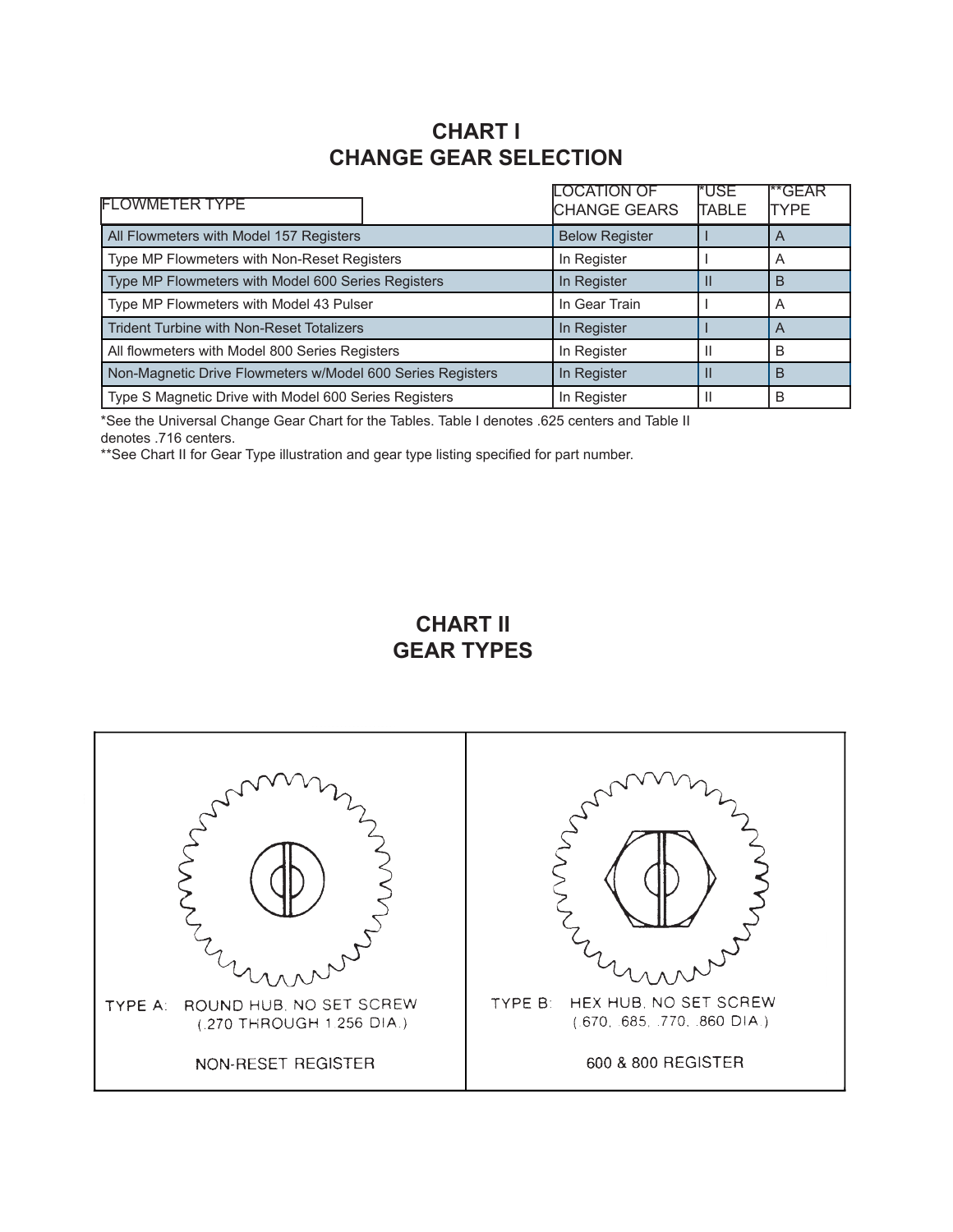# **TYPE "A" GEARS (ROUND HUB, NO SET SCREW)**

| Number of Teeth | Diameter | Part Number    | Number of Teeth | Diameter | Part Number    |
|-----------------|----------|----------------|-----------------|----------|----------------|
| 10              | 0.270    | 001031-000 obs | 32              | 0.670    | 001066-000     |
| 11              | 0.270    | 001032-000     | 33              | 0.670    | 001069-000     |
| 12              | 0.270    | 001031-001     | 34              | 0.670    | 003319-000     |
| $\sqrt{12}$     | 0.312    | 003237-000 obs | 35              | 0.670    | 003325-000     |
| 13              | 0.312    | 001034-000 obs | 36              | 0.670    | 003331-000     |
| 14              | 0.312    | 001035-000     | 18              | 0.685    | 003259-000     |
| 15              | 0.312    | 001036-000 obs | 19              | 0.685    | 003267-000     |
| 11              | 0.354    | 003239-001     | 20              | 0.685    | 003273-000     |
| 12              | 0.354    | 003239-000     | 21              | 0.685    | 003279-000     |
| 13              | 0.354    | 003241-000     | 18              | 0.770    | 003261-000 obs |
| 14              | 0.354    | 003243-000     | 19              | 0.770    | 003269-000 obs |
| 15              | 0.354    | 003245-000     | 20              | 0.770    | 003275-000     |
| 15              | 0.375    | 003247-000 obs | 21              | 0.770    | 003281-000     |
| 16              | 0.375    | 001038-000 obs | 22              | 0.770    | 003287-000     |
| 17              | 0.375    | 003253-000 obs | 23              | 0.770    | 003295-000     |
| 18              | 0.375    | 003255-000 obs | 24              | 0.770    | 003299-000     |
| 19              | 0.375    | 003263-000 obs | 25              | 0.770    | 003301-000     |
| 15              | 0.426    | 003249-000 obs | 26              | 0.770    | 003305-000     |
| 16              | 0.426    | 003251-000 obs | 27              | 0.770    | 001060-000     |
| 17              | 0.426    | 001039-000 obs | 28              | 0.770    | 001062-000     |
| 18              | 0.426    | 001040-000     | 29              | 0.770    | 003309-000     |
| 19              | 0.426    | 001043-000     | 30              | 0.770    | 003311-000     |
| 15              | 0.460    | 081482-000     | 31              | 0.770    | 003313-000     |
| 16              | 0.460    | 087392-000     | 32              | 0.770    | 001067-000     |
| 17              | 0.460    | 081483-000     | 33              | 0.770    | 001068-000     |
| 18              | 0.460    | 001041-000     | 34              | 0.770    | 001070-000     |
| 19              | 0.460    | 001044-000     | 35              | 0.770    | 001071-000     |
| $ 20\rangle$    | 0.460    | 001047-000     | 36              | 0.770    | 001072-000     |
| 21              | 0.460    | 001048-000     | $\overline{37}$ | 0.770    | 001073-000     |
| 22              | 0.460    | 001049-000     | 38              | 0.770    | 003343-000     |
| 23              | 0.460    | 003289-000     | 39              | 0.770    | 081489-000     |
| $\overline{24}$ | 0.460    | 003297-000     | $\overline{29}$ | 0.860    | 081491-000     |
| 12              | 0.480    | 049872-000     | 30              | 0.860    | N/A            |
| 15              | 0.520    | 081484-000     | 31              | 0.860    | 081509-000     |
| 17              | 0.520    | 081485-000     | 32              | 0.860    | 003315-000     |
| 18              | 0.520    | 003257-000 obs | 33              | 0.860    | 003317-000     |
| 19              | 0.520    | 003265-000 obs | 34              | 0.860    | 003321-000     |
| $ 20\rangle$    | 0.520    | 003271-000 obs | 35              | 0.860    | 003327-000     |
| $\overline{21}$ | 0.520    | 003277-000     | 36              | 0.860    | 003333-000     |
| 22              | 0.520    | 001050-000 obs | 37              | 0.860    | 001074-000     |
| 23              | 0.520    | 001051-000     | 38              | 0.860    | 001076-000     |
| $\overline{24}$ | 0.520    | 001052-000 obs | 39              | 0.860    | 001077-000     |
| 21              | 0.570    | 081487-000     | 40              | 0.860    | 001079-000     |
| 22              | 0.570    | 003283-000     | 41              | 0.860    | 001080-000     |
| 23              | 0.570    | 003291-000     | 42              | 0.860    | 001081-000     |
| 24              | 0.570    | 001053-000     | 43              | 0.860    | 001082-000     |
| 25              | 0.570    | 001055-000     | 44              | 0.860    | 001083-000     |
| 26              | 0.570    | 001057-000     | 25              | 0.925    | 049869-000     |
| 27              | 0.570    | 001058-000     | 34              | 0.958    | 003323-000     |
| 28              | 0.570    | 003307-000     | 35              | 0.958    | 003329-000 obs |
| 22              | 0.670    | 003285-000     | 36              | 0.958    | 003335-000     |
| 23              | 0.670    | 003293-000     | 37              | 0.958    | 003339-000 obs |
| 24              | 0.670    | 001054-000     | 38              | 0.958    | 003345-000     |
| $\overline{25}$ | 0.670    | 001056-000     | $\sqrt{39}$     | 0.958    | 003791-000 obs |
| 26              | 0.670    | 003303-000     | 40              | 0.958    | 003793-000 obs |
| 27              | 0.670    | 001059-000     | $\overline{41}$ | 0.958    | 003353-000     |
| 28              | 0.670    | 001061-000     | 42              | 0.958    | 003474-000 obs |
| 29              | 0.670    | 001063-000     | 43              | 0.958    | 003480-000 obs |
| 30              | 0.670    | 001064-000     | 44              | 0.958    | 001084-000 obs |
| 31              | 0.670    | 001065-000     | 45              | 0.958    | 001087-000 obs |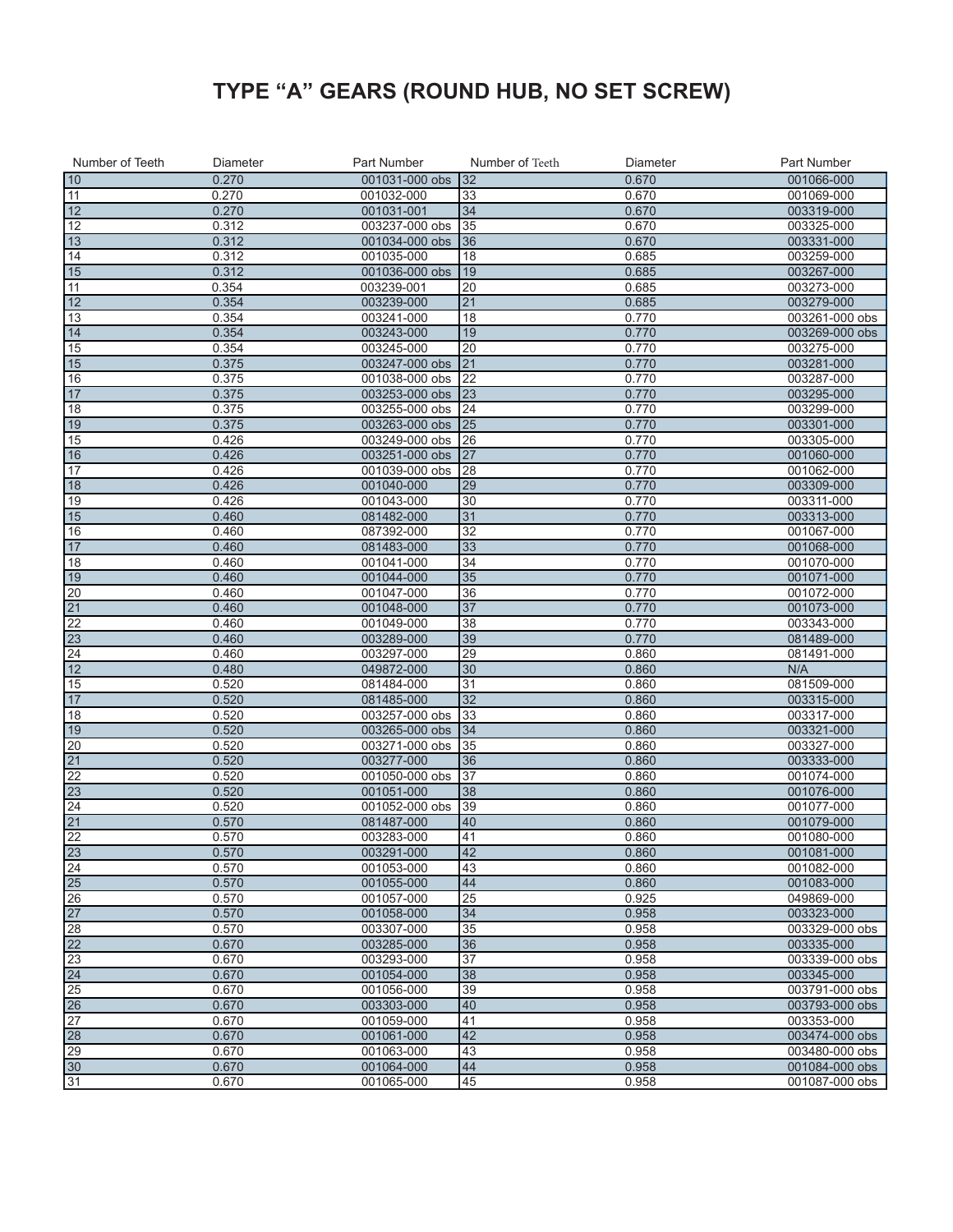# **TYPE "A" GEARS (ROUND HUB, NO SET SCREW)**

| Number of Teeth | <b>Diameter</b> | <b>Part Number</b> | Number of Teeth | <b>Diameter</b> | <b>Part Number</b> |
|-----------------|-----------------|--------------------|-----------------|-----------------|--------------------|
| 46              | 0.958           | 003496-000 obs     | 55              | 1.056           | 003556-000         |
| 47              | 0.958           | 003506-000 obs     | 56              | 1.056           | 001109-000         |
| 48              | 0.958           | 003516-000         | 34              | 1.080           | N/A                |
| 49              | 0.958           | 003795-000 obs     | 41              | 1.096           | 003472-000         |
| 50              | 0.958           | 003526-000 obs     | 42              | 1.096           | 003478-000         |
| 51              | 0.958           | 003534-000         | 43              | 1.096           | 003484-000         |
| 29              | 1.007           | 081495-000         | 44              | 1.096           | 003486-000         |
| 32              | 1.007           | 081497-000         | 45              | 1.096           | 003490-000         |
| 35              | 1.007           | 081499-000         | 46              | 1.096           | 003500-000         |
| 36              | 1.007           | 003337-000         | 47              | 1.096           | 003510-000         |
| 37              | 1.007           | 003341-000 obs     | 48              | 1.096           | 003518-000         |
| 38              | 1.007           | 003347-000         | 49              | 1.096           | 003799-000         |
| 39              | 1.007           | 003349-000 obs     | 50              | 1.096           | 003528-000         |
| 40              | 1.007           | 003351-000 obs     | 51              | 1.096           | 003538-000         |
| 41              | 1.007           | 003355-000         | 44              | 1.166           | N/A                |
| 42              | 1.007           | 003476-000         | 45              | 1.166           | 003492-000         |
| 43              | 1.007           | 003482-000         | 46              | 1.166           | 003502-000         |
| 44              | 1.007           | 001085-000 obs     | 47              | 1.166           | 003512-000         |
| 45              | 1.007           | 001088-000 obs     | 48              | 1.166           | 003520-000         |
| 46              | 1.007           | 001089-000 obs     | 49              | 1.166           | 003522-000         |
| 47              | 1.007           | 001090-000 obs     | 50              | 1.166           | 003530-000         |
| 48              | 1.007           | 001091-000 obs     | 51              | 1.166           | 003540-000         |
| 49              | 1.007           | 001094-000         | 52              | 1.166           | 003546-000         |
| 50              | 1.007           | 001096-000 obs     | 53              | 1.166           | 001103-000         |
| 51              | 1.007           | 003536-000         | 45              | 1.256           | 003494-000         |
| 52              | 1.007           | 003544-000 obs     | 46              | 1.256           | 003504-000         |
| 53              | 1.007           | 003550-000         | 47              | 1.256           | 003514-000         |
| 45              | 1.056           | 003488-000         | 48              | 1.256           | N/A                |
| 46              | 1.056           | 003498-000         | 49              | 1.256           | 003524-000         |
| 47              | 1.056           | 003508-000         | 50              | 1.256           | 003532-000         |
| 48              | 1.056           | 003797-000         | 51              | 1.256           | 003542-000         |
| 49              | 1.056           | 001095-000         | 52              | 1.256           | 003548-000         |
| 50              | 1.056           | 001097-000         | 53              | 1.256           | 003552-000         |
| 51              | 1.056           | 001098-000         | 54              | 1.256           | 003554-000         |
| 52              | 1.056           | N/A                | 55              | 1.256           | 003558-000         |
| 53              | 1.056           | 001101-000         |                 |                 |                    |
| 54              | 1.056           | 001105-000         |                 |                 |                    |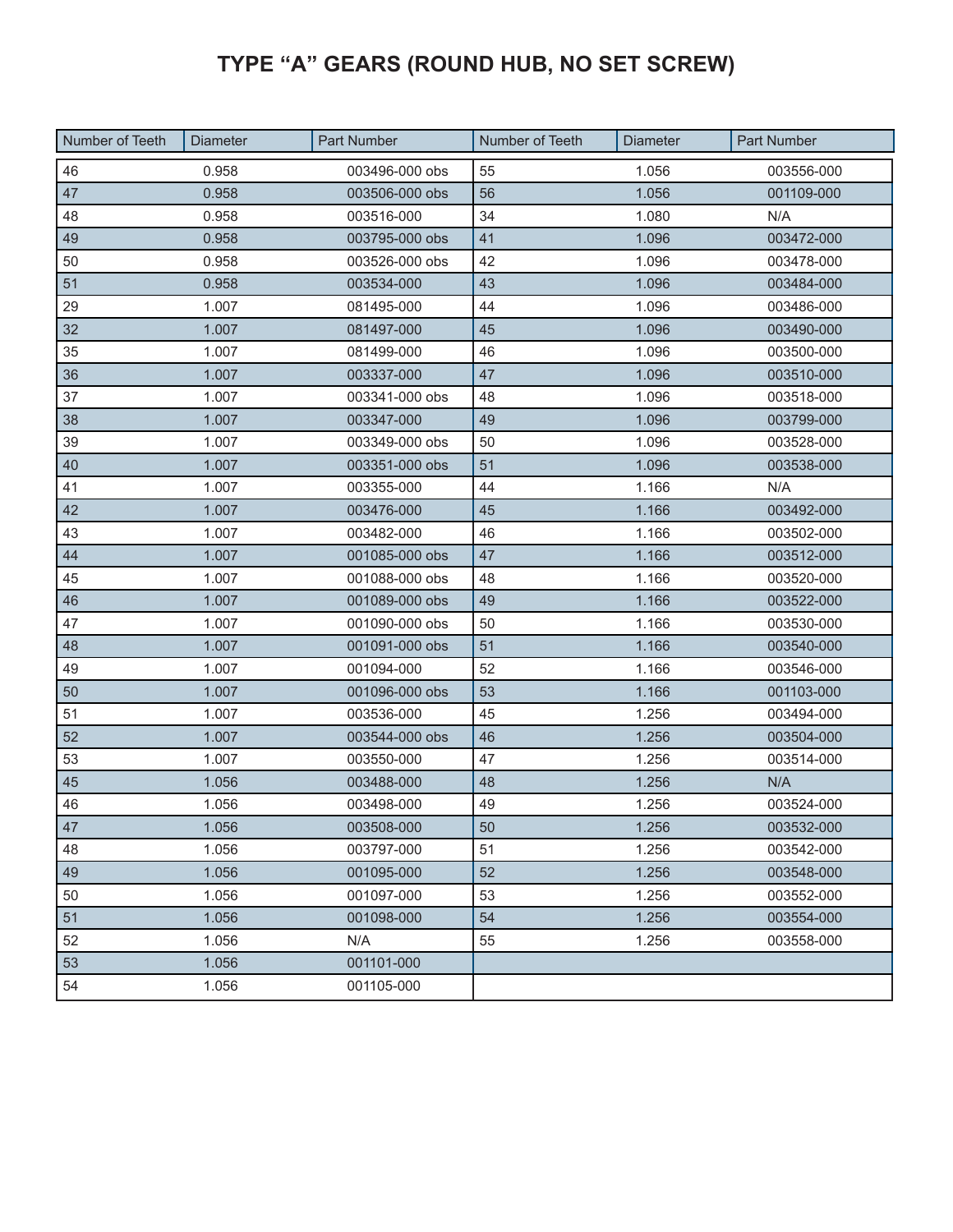# **TYPE "B" GEARS (HEX HUB, NO SET SCREW)**

| Number of Teeth | <b>Diameter</b> | <b>Part Number</b> | Number of Teeth | <b>Diameter</b> | <b>Part Number</b> |
|-----------------|-----------------|--------------------|-----------------|-----------------|--------------------|
| 22              | 0.670           | 082895-022         | 29              | 0.770           | 081230-029         |
| 23              | 0.670           | 082895-023         | 30              | 0.770           | 081230-030         |
| 24              | 0.670           | 082895-024         | 31              | 0.770           | 081230-031         |
| 25              | 0.670           | 082895-025         | 32              | 0.770           | 081230-032         |
| 26              | 0.670           | 082895-026         | 33              | 0.770           | 081230-033         |
| 27              | 0.670           | 082895-027         | 34              | 0.770           | 081230-034         |
| 28              | 0.670           | 082895-028         | 35              | 0.770           | 081230-035         |
| 21              | 0.685           | 082897-021         | 36              | 0.770           | 081230-036         |
| 18              | 0.770           | 081230-018         | 29              | 0.860           | 082899-029         |
| 19              | 0.770           | 081230-019         | 31              | 0.860           | 082899-031         |
| 20              | 0.770           | 081230-020         | 32              | 0.860           | 082899-032         |
| 21              | 0.770           | 081230-021         | 33              | 0.860           | 082899-033         |
| 22              | 0.770           | 081230-022         | 34              | 0.860           | 082899-034         |
| 23              | 0.770           | 081230-023         | 35              | 0.860           | 082899-035         |
| 24              | 0.770           | 081230-024         | 36              | 0.860           | 082899-036         |
| 25              | 0.770           | 081230-025         | 37              | 0.860           | 082899-037         |
| 26              | 0.770           | 081230-026         | 38              | 0.860           | 082899-038         |
| 27              | 0.770           | 081230-027         | 39              | 0.860           | 082899-039         |
| 28              | 0.770           | 081230-028         |                 |                 |                    |
|                 |                 |                    |                 |                 |                    |
|                 |                 |                    |                 |                 |                    |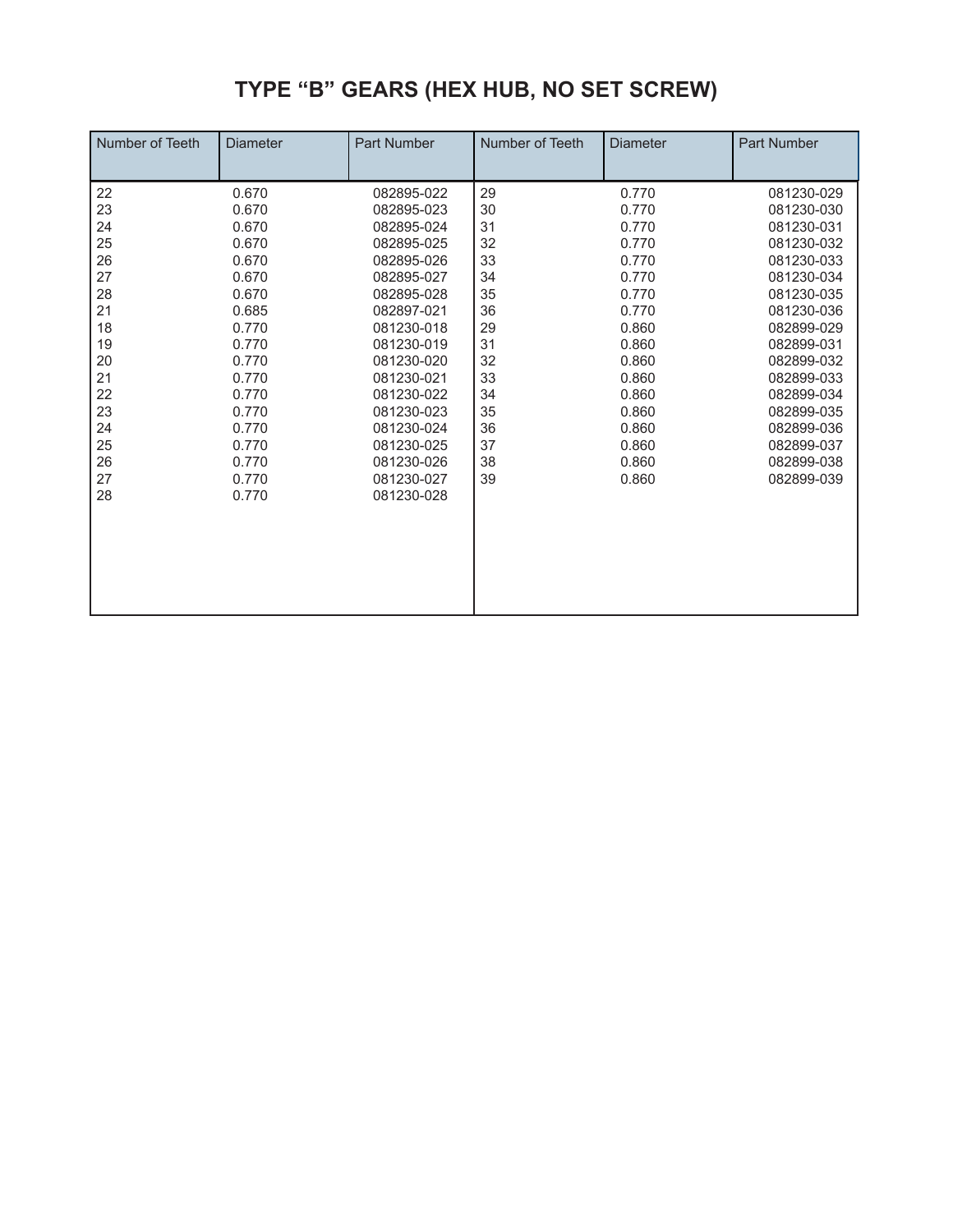|                |           |             |               | <b>TABLE I</b> |                | <b>TABLE II</b> |                |           |                |             |       | <b>TABLE I</b> |       | <b>TABLE II</b> |       |
|----------------|-----------|-------------|---------------|----------------|----------------|-----------------|----------------|-----------|----------------|-------------|-------|----------------|-------|-----------------|-------|
| R/S Ratio      | ${\sf R}$ | $\mathbf S$ | % Dif         | R Dia          | S Dia          | R Dia           | S Dia          | R/S Ratio | ${\sf R}$      | $\mathbf S$ | % Dif | R Dia          | S Dia | R Dia           | S Dia |
| .1818          | 10        | 55          | 1.87          | .270           | 1.056          | .270            | 1.256          | .3478     | 16             | 46          | .29   | .375           | .958  | .426            | 1.096 |
| .1852          | 10        | 54          | 1.89          | .270           | 1.056          | .270            | 1.256          | 3488      | 15             | 43          | .34   | .375           | .9581 | .426            | 1.096 |
| .1887          | 10        | 53          | 1.91          | .270           | 1.056          | .270            | 1.256          | .3500     | 14             | 40          | .40   | .312           | 1.007 |                 |       |
| .1923          | 10        | 52          | 1.98          | .270           | 1.056          | .270            | 1.256          | 3514      | 13             | 37          | .43   | .312           | 1.007 |                 |       |
| .1961          | 10        | 51          | 1.99          | .270           | 1.056          | .270            | 1.256          | .3529     | 18             | 51          | .37   | .375           | .958  | .426            | 1.096 |
| .2000          | 10        | 50          | 1.85          | .270           | 1.056          | .270            | 1.256          | 3542      | 17             | 48          | .40   | .375           | .958  | .426            | 1.096 |
| .2037          | 11        | 54          | .20           | .270           | 1.056          | .270            | 1.256          | 3556      | 16             | 45          | .42   | .375           | .958  | .426            | 1.096 |
| .2041          | 10        | 49          | 1.67          | .270           | 1.056          | .270            | 1.256          | .3571     | 15             | 42          | .53   | .375           | .958  | .426            | 1.096 |
| .2075          | 11        | 53          | .39           | .270           | 1.056          | .270            | 1.256          | 3590      | 14             | 39          | .28   | .312           | 1.007 |                 |       |
| .2083          | 10        | 48          | 1.54          | .270           | 1.056          | .270            | 1.256          | .3600     | 18             | 50          | .47   | .375           | .958  | .426            | 1.096 |
| .2115          | 11        | 52          | .61           | .270           | 1.056          | .270            | 1.256          | .3617     | 17             | 47          | .53   | .375           | .958  | .426            | 1.096 |
| .2128          | 10        | 47          | 1.36          | .270           | 1.056          | .270            | 1.256          | .3636     | 16             | 44          | .63   | .375           | .958  | .426            | 1.096 |
| .2157          | 11        | 51          | .79           | .270           | 1.056          | .270            | 1.256          | .3659     | 15             | 41          | .38   | .375           | .958  | .426            | 1.096 |
| .2174          | 10        | 46          | 1.20          | .270           | 1.056          | .270            | 1.256          | .3673     | 18             | 49          | .63   | .375           | .958  | .426            | 1.096 |
| .2200          | 11        | 50          | 1.00          | .270           | 1.056          | .270            | 1.256          | .3696     | 17             | 46          | .68   | .375           | .958  | .426            | 1.096 |
| .2222          | 10        | 45          | 1.04          | .270           | 1.056          | .270            | 1.256          | .3721     | 16             | 43          | .78   | .375           | .958  | .426            | 1.096 |
| .2245          | 11        | 49          | .85           | .270           | 1.056          | .270            | 1.256          | .3750     | 18             | 48          | .75   | .375           | .958  | .426            | 1.096 |
| .2264          | 12        | 53          | 1.24          | .270           | 1.056          | .270            | 1.256          | 3778      | 17             | 45          | .58   | .375           | .958  | .426            | 1.096 |
| .2292          | 11        | 48          | .70           | .270           | 1.056          | .270            | 1.256          | .3800     | 19             | 50          | .26   | .375           | .958  | .426            | 1.096 |
| .2308          | 12        | 52          | 1.39          | .270           | 1.056          | .270            | 1.256          | .3810     | 16             | 42          | .52   | .375           | .958  | .426            | 1.096 |
| .2340          | 11        | 47          |               | .270           | 1.056          | .270            | 1.256          | .3830     | 18             | 47          | .42   | .375           | .958  | .426            | 1.096 |
| .2353          | 12        | 51          | .56           | .270           | 1.056          | .354            | 1.166          | 3846      | 15             | 39          | .47   | .375           | .958  |                 |       |
| .2391          | 11        | 46          | 1.61          | .270           | 1.056          | .354            | 1.166          | .3864     | $\overline{7}$ | 44          | .36   | .375           | .958  | .426            | 1.096 |
| .2400          | 12        | 50          | .38           | .270           | 1.056          | .354            | 1.166          | .3878     | 19             | 49          | .62   | .375           | .958  | .426            | 1.096 |
| .2444          | 11        | 45          | 1.83          | .270           | 1.056          | .354            | 1.166          | 3902      | 16             | 41          | .28   | .375           | .958  | .426            | 1.096 |
|                |           |             | .20           |                |                |                 |                | .3913     | 18             | 46          | .87   | .375           | .958  | .426            | 1.096 |
| .2449          | 12        | 49          | .16           | .312           | 1.007          | .354            | 1.166          | .3947     | 15             | 38          | .28   | .375           | .958  |                 |       |
| .2453          | 13        | 53          | 1.92          | .312           | 1.007          | .354            | 1.166          | 3958      | 19             | 48          | 1.06  | .375           | .958  | .426            | 1.096 |
| .2500          | 13        | 52          | 1.96          | .312           | 1.007          | .354            | 1.166          | 4000      | 18             | 45          | 1.08  | .375           | .958  | .426            | 1.096 |
| .2549          | 13        | 51          | .16           | .312           | 1.007          | .354            | 1.166          | 4043      | 19             | 47          | .27   | .375           | .958  | .426            | 1.096 |
| .2553          | 12        | 47          | 1.84          | .312           | 1.007          | .354            | 1.166          | 4054.     | 15             | 37          | .91   | .375           | .958  |                 |       |
| .2600          | 13        | 50          | .35           | .312           | 1.007          | .354            | 1.166          | .4091     | 18             | 44          | .29   | .375           | .958  | .426            | 1.096 |
| .2609          | 12        | 46          | 1.69          | .312           | 1.007          | .354            | 1.166          | .4103     | 16             | 39          | .66   | .375           | .958  |                 |       |
| .2653          | 13        | 49          | .53           | .312           | 1.007          | .354            | 1.166          | .4130     | 19             | 46          | .39   | .375           | .958  | .426            | 1.096 |
| .2667          | 12        | 45          | .94           | .312           | 1.007          | .354            | 1.166          | .4146     | 17             | 41          | .51   | .375           | .958  | .426            | 1.096 |
| .2692          | 14        | 52          | .60           | .312           | 1.007          | .354            | 1.166          | .4167     | 15             | 36          | .46   | .375           | .958  |                 |       |
| .2708          | 13        | 48          | .70           | .312           | 1.007          | .354            | 1.166          | .4186     | 18             | 43          | .60   | .375           | .958  | .426            | 1.096 |
| .2727          | 12        | 44          | .66           | .312           | 1.007          | .354            | 1.166          | 4211      | 16             | 38          | .26   | .375           | .958  |                 |       |
| .2745          | 14        | 51          | $\frac{1}{2}$ | .312           | 1.007          | .354            | 1.166          | 4222      | 19             | 45          | .66   | 375            | .958  | 426             | 1.096 |
| .2766          | 13        | 47          | 1.23          | .312           | 1.007          | .354            | 1.166          | 4250      | 17             | 40          | .85   | .375           | .958  |                 |       |
| .2800          | 14        | 50          | .93           | .312           | 1.007          | .354            | 1.166          | 4286      | 18             | 42          | .75   | .375           | .958  | .426            | 1.096 |
| .2826          | 13        | 46          | 1.10          | .312           | 1.007          | .354            | 1.166          | .4318     | 19             | 44          | .14   | .375           | .958  | .426            | 1.096 |
| .2857          | 14<br>15  | 49<br>52    | .98           | .312<br>.312   | 1.007<br>1.007 | .354<br>.354    | 1.166<br>1.166 | .4324     | 16             | 37          | .81   | .375           | .958  |                 |       |
| .2885          | 13        | 45          | .14           |                | 1.007          |                 |                | .4359     | 17             | 39          | .71   | .375           | .958  |                 |       |
| .2889          | 14        | 48          | .97           | .312           |                | .354            | 1.166          | .4390     | 18             | 41          | .50   | .375           | .958  | .426            | 1.096 |
| .2917<br>.2941 | 15        | 51          | .82           | .312<br>.312   | 1.007<br>1.007 | .354<br>.354    | 1.166<br>1.166 | 4412      | 15             | 34          | .16   | .460           | .860  |                 |       |
| .2979          | 14        | 47          | 1.29          | .312           | 1.007          | .354            | 1.166          | .4419     | 19             | 43          | .57   | .460           | .860  | .426            | 1.096 |
| .3000          | 15        | 50          | .70           | .312           | 1.007          | .354            | 1.166          | 4444      | 16             | 36          | .68   | .460           | .860  |                 |       |
| .3043          | 14        | 46          | 1.43          | .312           | 1.007          | .354            | 1.166          | 4474      | 17             | 38          | .58   | .460           | .860  | .520            | 1.007 |
| .3061          | 15        | 49          | .59           | .312           | 1.007          | .354            | 1.166          | .4500     | 18             | 40          | .53   | .460           | .860  | .520            | 1.007 |
| .3111          | 14        | 45          | 1.63          | .312           | 1.007          | .354            | 1.166          | .4524     | 19             | 42          | .46   | .460           | .860  | .520            | 1.007 |
| .3125          | 15        | 48          | .45           | .312           | 1.007          | .354            | 1.166          | .4545     | 20             | 44          | .00   | .460           | .860  | .520            | 1.007 |
| .3137          | 16        | 51          | .38           | .375           | .958           | .426            | 1.096          | .4545     | 15             | 33          | .57   | .460           | .860  |                 |       |
| .3191          | 15        | 47          | 1.72          | .375           | .958           | .426            | 1.096          | 4571      | 16             | 35          | .53   | .460           | .860  |                 |       |
| .3200          | 16        | 50          | .28           | .375           | .958           | .426            | 1.096          | .4595     | 17             | 37          | .44   | .460           | .860  |                 |       |
| .3261          | 15        | 46          | 1.91          | .375           | .958           | .426            | 1.096          | .4615     | 18             | 39          | .41   | .460           | .860  | .520            | 1.007 |
| .3333          | 15        | 45          | 2.21          | .375           | .958           | .426            | 1.096          | .4634     | 19             | 41          | .37   | .460           | .860  | .520            | 1.007 |
| .3404          | 16        | 47          | 2.13          | .375           | .958           | .426            | 1.096          | 4651      | 20             | 43          | .80   | .460           | .860  | .520            | 1.007 |
| .3409          | 15        | 44          | .15           | .375           | .958           | .426            | 1.096          | 4688      | 15             | 32          | .38   | .460           | .860  | .520            | 1.007 |
| .3469          | 17        | 49          | 1.76          | .375           | .958           | .426            | 1.096          | .4706     | 16             | 34          | .34   | .460           | .860  |                 |       |
|                |           |             | .26           |                |                |                 |                |           |                |             |       |                |       |                 |       |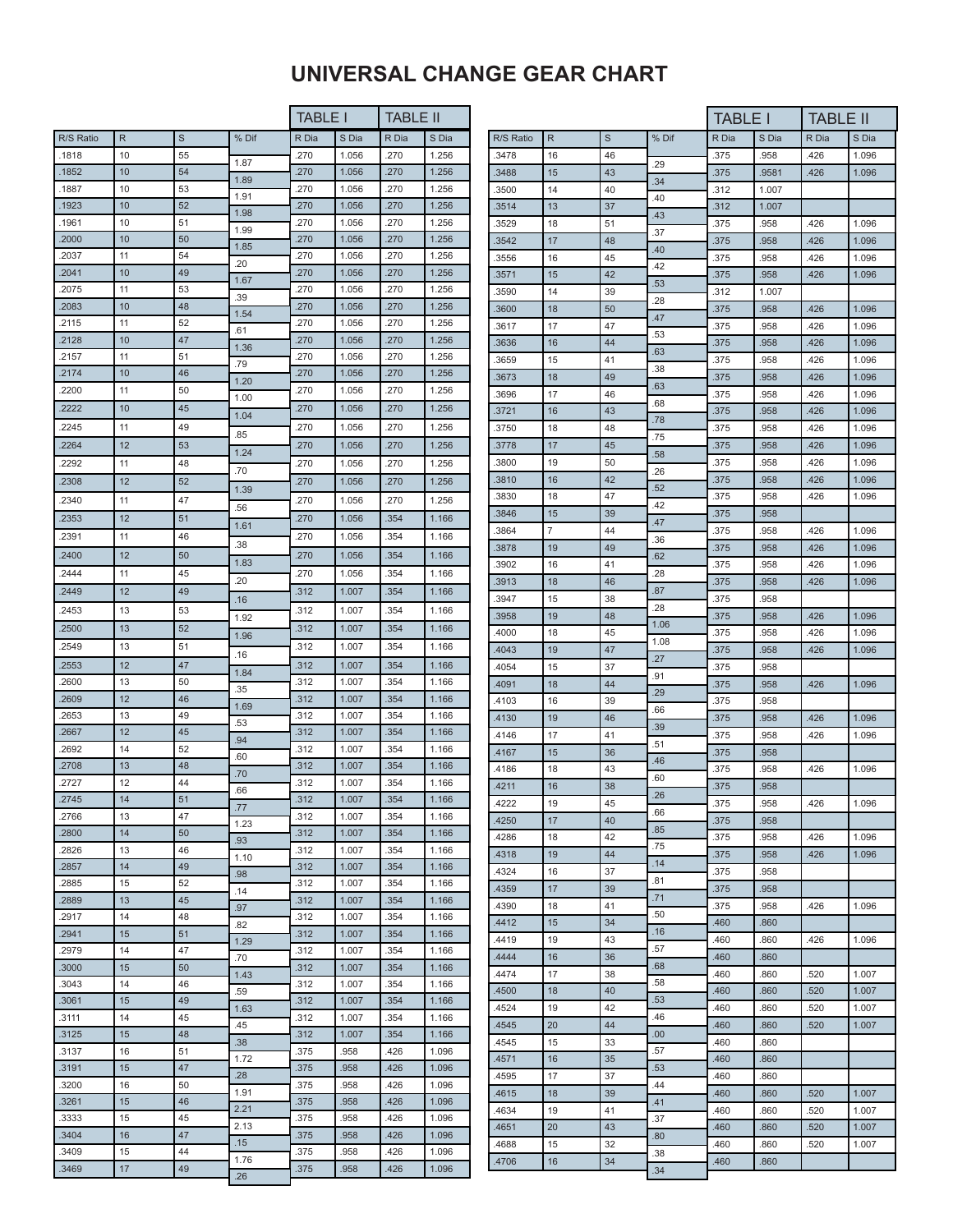|                |          |          |            | TABLE I      |              | TABLE II |       |
|----------------|----------|----------|------------|--------------|--------------|----------|-------|
| R/S Ratio      | R        | S        | % Dif      | R Dia        | S Dia        | R Dia    | S Dia |
| .4722          | 17       | 36       |            | .460         | .860         |          |       |
| .4737          | 18       | 38       | .32        | .460         | .860         | .520     | 1.007 |
| .4750          | 19       | 40       | .27        | .460         | .860         | .520     | 1.007 |
| .4762          | 20       | 42       | .25        | .460         | .860         | .520     | 1.007 |
| .4773          | 21       | 44       | .23        | .460         | .860         | .520     | 1.007 |
| .4800          | 12       | 25       | .57<br>.00 | .480         | .925         |          |       |
| .4800          | 24       | 50       |            |              |              | .520     | 1.007 |
| .4839          | 15       | 31       | .81<br>.37 | .460         | .860         |          |       |
| .4857          | 17       | 35       | .16        | .460         | .860         |          |       |
| .4865          | 18       | 37       | .14        | .460         | .860         | .520     | 1.007 |
| .4872          | 19       | 39       | .25        | .460         | .860         | .520     | 1.007 |
| .4884          | 21       | 43       | 2.38       | .460         | .860         | .520     | 1.007 |
| .5000          | 22       | 44       | 2.32       | .460         | .860         | .520     | 1.007 |
| .5116          | 22       | 43       | .12        | .460         | .860         | .520     | 1.007 |
| .5122          | 21       | 41       | .25        | .460         | .860         | .520     | 1.007 |
| .5135          | 19       | 37       | .33        | .460         | .860         | .520     | 1.007 |
| .5152          | 17       | 33       | .39        | .460         | .860         |          |       |
| .5172          | 15       | 29       | 1.06       | .460         | .860         | .520     | 1.007 |
| .5227          | 23       | 44       | .21        | .460         | .860         | .520     | 1.007 |
| .5238          | 22       | 42       | .23        | .460         | .860         | .520     | 1.007 |
| .5250          | 21       | 40       | .25        | .460         | .860         |          |       |
| .5263          | 20       | 38       | .29        | .460         | .860         | .520     | 1.007 |
| .5278          | 19       | 36       | .30        | .460         | .860         |          |       |
| .5294          | 18       | 34       | .36        | .460         | .860         |          |       |
| .5313          | 17       | 32       | .38        | .460         | .860         | .520     | 1.007 |
| .5333          | 16       | 30       | .30        | .460         | .860         | .520     | 1.007 |
| .5349          | 23       | 43       | .32        | .460         | .860         | .520     | 1.007 |
| .5366          | 22       | 41       | .35        | .460         | .860         | .520     | 1.007 |
| .5385          | 21       | 39       | .37        | .460         | .860         | .520     | 1.007 |
| .5405          | 20       | 37       | .44        | .460         | .860         | .520     | 1.007 |
| .5429          | 19       | 35       | .48        | .460         | .860         | .520     | 1.007 |
| .5455          | 24       | 44       | .38        | .460         | .860         | .520     | 1.007 |
| .5476          | 23       | 42       | .44        | .460         | .860         |          |       |
| .5500          | 22       | 40       | .47        | .460         | .860         | .520     | 1.007 |
| .5526          | 21       | 38       | .54        | .460         | .860         | .520     | 1.007 |
| .5556          | 20<br>24 | 36       | .45        | .460         | .860         | .520     | 1.007 |
| .5581<br>.5610 | 23       | 43<br>41 | .52        | .460<br>.460 | .860<br>.860 | .520     | 1.007 |
| .5641          | 22       | 39       | .55        | .460         | .860         | .520     | 1.007 |
| .5676          | 21       | 37       | .62        | .460         | .860         | .520     | 1.007 |
| .5714          | 20       | 35       | .67        | .460         | .860         |          |       |
| .5750          | 23       | 40       | .63        | .460         | .860         | .520     | 1.007 |
| .5789          | 22       | 38       | .68        | .460         | .860         | .520     | 1.007 |
| .5806          | 18       | 31       | .29        | .460         | .860         |          |       |
| .5833          | 21       | 36       | .47        | .460         | .860         | .520     | 1.007 |
| .5854          | 24       | 41       | .36        | .460         | .860         |          |       |
| .5882          | 20       | 34       | .48        | .460         | .860         |          |       |
| .5897          | 23       | 39       | .26        | .460         | .860         | .570     | .958  |
| .5938          | 19       | 32       | .70        | .460         | .860         |          |       |
| .5946          | 22       | 37       | .13        | .460         | .860         | .570     | .958  |
| .6000          | 24       | 40       | .91        | .460         | .860         | .570     | .958  |
| .6053          | 23       | 38       | .88        | .460         | .860         | .570     | .958  |
| .6061          | 20       | 33       | .13        | .460         | .860         |          |       |
| .6111          | 22       | 36       | .82        | .460         | .860         | .570     | .958  |
| .6129          | 19       | 31       | .29        | .460         | .860         |          |       |
| .6176          | 21       | 34       | .77        | .460         | .860         |          |       |
| .6207          | 18       | 29       | .50        | .460         | .860         |          |       |
| .6216          | 23       | 37       | .14        | .460         | .860         |          |       |
| .6216          | 23       | 37       | .00        | .570         | .770         | .570     | .958  |
| .6250          | 20       | 32       | .55        | .460         | .860         |          |       |
|                |          |          | .58        |              |              |          |       |

|                |              |          |            | <b>TABLE I</b> |              | <b>TABLE II</b> |              |
|----------------|--------------|----------|------------|----------------|--------------|-----------------|--------------|
| R/S Ratio      | $\mathsf{R}$ | S        | % Dif      | R Dia          | S Dia        | R Dia           | S Dia        |
| .6286          | 22           | 35       |            | .570           | .770         | .570            | .958         |
| .6316          | 24           | 38       | .48<br>.27 | .570           | .770         | .570            | .958         |
| .6333          | 19           | 30       | .88        | .460           | .860         |                 |              |
| .6389          | 23           | 36       | .99        | .570           | .770         | .570            | .958         |
| .6452          | 20           | 31       | .29        | .460           | .860         |                 |              |
| .6471          | 22           | 34       | .23        | .570           | .770         | .570            | .958         |
| .6486          | 24           | 37       | 1.19       | .570           | .770         | .570            | .958         |
| .6563          | 21           | 32       | .12        | .570           | .770         |                 |              |
| .6571          | 23           | 35       | .12        | .570           | .770         | .570            | .958         |
| .6579          | 25           | 38       | 1.34       | .570           | .770         | .570            | .958         |
| .6667          | 24           | 36       | 1.35       | .570           | .770         | .570            | .958         |
| .6757          | 25           | 37       | .12        | .570           | .770         | .670            | .860         |
| .6765          | 23           | 34       | .13        | .570           | .770         | .670            | .860         |
| .6774          | 21           | 31       | 1.00       | .570           | .770         | .685            | .860         |
| .6842          | 26           | 38       | .22        | .570           | .770         | .670            | .860         |
| .6857          | 24           | 35       | .26        | .570           | .770         | .670            | .860         |
| .6875          | 22           | 32       | .70        | .570           | .770         | .670            | .860         |
| .6923          | 27           | 39       | .30        | .570           | .770         |                 |              |
| .6944          | 25           | 36       | .37        | .570           | .770         | .670            | .860         |
| .6970          | 23           | 33       | .43        | .570           | .770         | .670            | .860         |
| .7000          | 21           | 30       | .39        | .570           | .770         |                 |              |
| .7027          | 26           | 37       | .46        | .570           | .770         | .670            | .860         |
| .7059          | 24           | 34       | .65        | .570           | .770         | .670            | .860         |
| .7105          | 27           | 38       | .53        | .570           | .770         | .670            | .860         |
| .7143          | 25           | 35       | .50        | .570           | .770         | .670            | .860         |
| .7179          | 28           | 39       | .13        | .570           | .770         | .670            | .860         |
| .7188          | 23           | 32       | .47        | .570           | .770         | .670            | .860         |
| .7222          | 26           | 36       | .26        | .570           | .770         | .670            | .860         |
| .7241          | 21           | 29       | .44        | .570           | .770         | .685            | .860         |
| .7273          | 24           | 33       | .33        | .570           | .770         | .670            | .860         |
| .7297          | 27           | 37       | .77        | .570           | .770         | .670            | .860         |
| .7353          | 25           | 34       | .20        | .570           | .770         | .670            | .860         |
| .7368          | 28           | 38       | .83        | .570           | .770         | .670            | .860         |
| .7429          | 26           | 35       | .96        | .570           | .770         | .670            | .860         |
| .7500          | 24           | 32       | .91        | .570           | .770         | .670            | .860         |
| .7568          | 28           | 37       | .11        | .570           | .770         | .670            | .860         |
| .7576          | 25           | 33       | .13        | .570           | .770         | .670            | .860         |
| .7586          | 22           | 29       | .80        | .570           | .770         |                 |              |
| .7647          | 26           | 34       | .26        | .570           | .770         | .670            | .860         |
| .7667          | 23           | 30       | .61        | .570           | .770         |                 |              |
| .7714<br>.7742 | 27<br>24     | 35       | .36        | .570           | .770         | .670            | .860         |
|                |              | 31       | .46        | .570           | .770         |                 |              |
| .7778          | 28           | 36       | .45        | .570           | .770         | .670            | .860         |
| .7813<br>.7857 | 25<br>22     | 32<br>28 | .56        | .570<br>.570   | .770         | .670            | .860         |
| .7879          | 26           | 33       | .28        | .570           | .770         |                 | .860         |
| .7941          | 27           | 34       | .79        | .570           | .770         | .670            |              |
| .8000          | 28           | 35       | .74        | .570           | .770<br>.770 | .670<br>.670    | .860<br>.860 |
| .8065          | 25           | 31       | .81        | .570           | .770         |                 |              |
| .8077          | 21           | 26       | .15        | .570           |              |                 |              |
| .8125          | 26           | 32       | .59        | .570           | .770<br>.770 | .670            | .860         |
| .8148          | 22           | 27       | .28        | .570           | .770         |                 |              |
| .8182          | 27           | 33       | .42        | .570           | .770         | .670            | .860         |
| .8214          | 23           | 28       | .39        | .570           | .770         |                 |              |
| .8235          | 28           | 34       | .26        | .570           | .770         | .670            | .860         |
| .8276          | 24           | 29       | .50        | .570           | .770         |                 |              |
| .8387          | 26           | 31       | 1.34       | .570           | .770         | .770            | .770         |
| .8438          | 27           | 32       | .61        | .570           |              |                 | .860         |
|                | 22           | 26       | .28        |                | .770         | .670            |              |
| .8462          |              |          | .27        | .570           | .770         | .770            | .770         |
| .8485          | 28           | 33       | .00        | .570           | .770         |                 |              |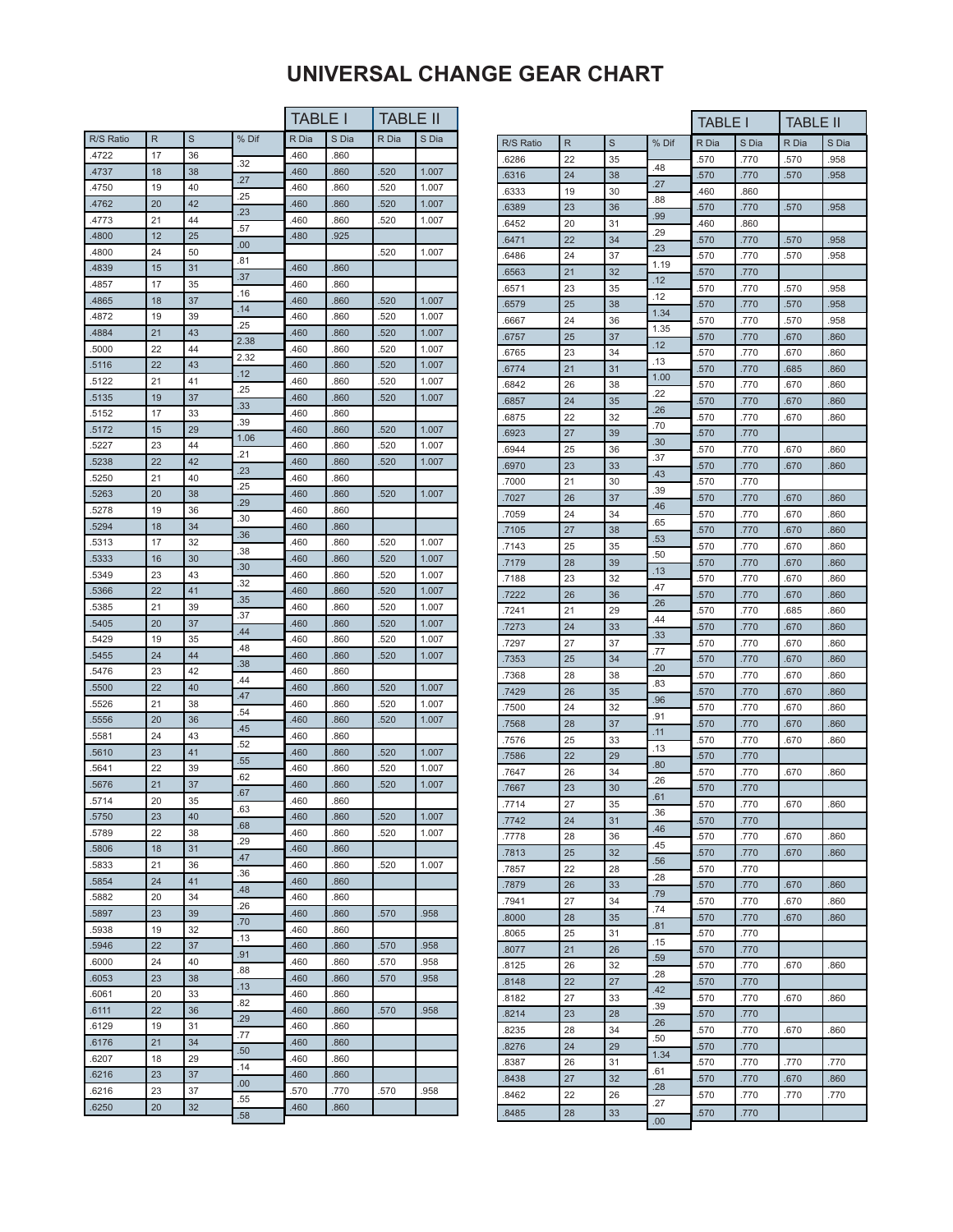|                |              |          |            | TABLE I      |              | TABLE II     |              |
|----------------|--------------|----------|------------|--------------|--------------|--------------|--------------|
| R/s Ratio      | $\mathsf{R}$ | S        | % Dif      | R Dia        | S Dia        | R Dia        | S Dia        |
| .8485          | 28           | 33       |            | .670         | .670         |              |              |
| .8529          | 29           | 34       | .52        | .670         | .670         | .770         | .770         |
| .8621          | 25           | 29       | 1.08       | .670         | .670         | .770         | .770         |
| .8667          | 26           | 30       | .53        | .670         | .670         | .770         | .770         |
| .8710          | 27           | 31       | .50        | .670         | .670         | .770         | .770         |
| .8750          | 28           | 32       | .46        | .670         | .670         | .770         | .770         |
| .8788          | 29           | 33       | .43        | .670         | .670         | .770         | .770         |
| .8824          | 30           | 34       | .41        | .670         | .670         | .770         | .770         |
| .8857          | 31           | 35       | .37        | .670         | .670         | .770         | .770         |
| .8889          | 24           | 27       | .36        | .670         | .670         | .770         | .770         |
| .8929          | 25           | 28       | .45        | .670         | .670         | .770         | .770         |
| .8966          | 26           | 29       | .41        | .670         | .670         | .770         | .770         |
| .9000          | 27           | 30       | .38<br>.36 | .670         | .670         | .770         | .770         |
| .9032          | 28           | 31       | .34        | .670         | .670         | .770         | .770         |
| .9063          | 29           | 32       |            | .670         | .670         | .770         | .770         |
| .9091          | 30           | 33       | .31<br>.30 | .670         | .670         | .770         | .770         |
| .9118          | 31           | 34       | .27        | .670         | .670         |              |              |
| .9143          | 32           | 35       | .26        | .670         | .670         | .770         | .770         |
| .9167          | 22           | 24       | .36        | .670         | .670         |              |              |
| .9200          | 23           | 25       | .34        | .670         | .670         | .770         | .770         |
| .9231          | 24           | 26       | .30        | .670         | .670         | .770         | .770         |
| .9259          | 25           | 27       | .29        | .670         | .670         | .770         | .770         |
| .9286          | 26           | 28       | .26        | .670         | .670         | .770         | .770         |
| .9310          | 27           | 29       | .25        | .670         | .670         | .770         | .770         |
| .9333          | 28           | 30       | .24        | .670         | .670         | .770         | .770         |
| .9355          | 29           | 31       | .21        | .670         | .670         | .770         | .770         |
| .9375          | 30           | 32       | .20        | .670         | .670         | .770         | .770         |
| .9394          | 31           | 33       | .18        | .670         | .670         | .770         | .770         |
| .9411          | 32           | 34       | .19        | .670         | .670         | .770         | .770         |
| .9429          | 33           | 35       | .16        | .670         | .670         | .770         | .770         |
| .9444          | 34           | 36       | .32        | .670         | .670         | .770         | .770         |
| .9474          | 18           | 19       | .27        | .685         | .685         | .770         | .770         |
| .9500          | 19           | 20       | .25        | .685         | .685         | .770         | .770         |
| .9524          | 20           | 21       | .22        | .685         | .685         | .770         | .770         |
| .9545          | 21           | 22       | .21        | .685         | .670         | .770         | .770         |
| .9565          | 22           | 23       | .19        | .670         | .670         | .770         | .770         |
| .9583          | 23           | 24       | .18        | .670         | .670         | .770         | .770         |
| .9600          | 24           | 25       | .16        | .670         | .670         | .770         | .770         |
| .9615<br>.9630 | 25<br>26     | 26<br>27 | .16        | .670<br>.670 | .670<br>.670 | .770<br>.770 | .770<br>.770 |
|                |              |          | .13        |              |              |              |              |
| 9643<br>.9655  | 27<br>28     | 28<br>29 | .12        | .670<br>.670 | .670<br>.670 | .770<br>.770 | .770<br>.770 |
| .9667          | 29           | 30       | .12        | .670         | .670         | .770         | .770         |
| .9677          | 30           | 31       | .10        | .670         | .670         | .770         | .770         |
| .9697          | 32           | 33       | .21        | .670         | .670         | .770         | .770         |
| .9722          | 35           | 36       | .26        | .670         | .670         | .770         | .770         |
| 1.0000         | 33           | 33       | 2.86       | .670         | .670         | .770         | .770         |
| 1.0286         | 36           | 35       | 2.86       | .670         | .670         | .770         | .770         |
| 1.0313         | 33           | 32       | .26        | .670         | .670         | .770         | .770         |
| 1.0333         | 31           | 30       | .19        | .670         | .670         | .770         | .770         |
| 1.0345         | 30           | 29       | .12        | .670         | .670         | .770         | .770         |
| 1.0357         | 29           | 28       | .12        | .670         | .670         | .770         | .770         |
| 1.0370         | 28           | 27       | .13        | .670         | .670         | .770         | .770         |
| 1.0385         | 27           | 26       | .14        | .670         | .670         | .770         | .770         |
| 1.0400         | 26           | 25       | .14        | .670         | .670         | .770         | .770         |
| 1.0417         | 25           | 24       | .16        | .670         | .670         | .770         | .770         |
| 1.0435         | 24           | 23       | .17        | .670         | .670         | .770         | .770         |
| 1.0455         | 23           | 22       | .19        | .670         | .670         | .770         | .770         |
| 1.0476         | 22           | 21       | .20        | .670         | .685         | .770         | .770         |
| 1.0500         | 21           | 20       | .23        | .685         | .685         | .770         | .770         |
|                |              |          | .25        |              |              |              |              |

|                  |              |             |            | <b>TABLE I</b> |              | <b>TABLE II</b> |              |
|------------------|--------------|-------------|------------|----------------|--------------|-----------------|--------------|
| R/S              | $\mathsf{R}$ | $\mathbf S$ | % Dif      | R Dia.         | S Dia        | R Dia           | S Dia        |
| 1.0526           | 20           | 19          |            | .685           | .685         | .770            | .770         |
| 1.0556           | 19           | 18          | .29        | .685           | .685         | .770            | .770         |
| 1.0588           | 36           | 34          | .30        | .670           | .670         | .770            | .770         |
| 1.0606           | 35           | 33          | .17        | .670           | .670         | .770            | .770         |
| 1.0625           | 34           | 32          | .18<br>.19 | .670           | .670         | .770            | .770         |
| 1.0645           | 33           | 31          | .21        | .670           | .670         | .770            | .770         |
| 1.0667           | 32           | 30          | .22        | .670           | .670         | .770            | .770         |
| 1.0690           | 31           | 29          | .22        | .670           | .670         | .770            | .770         |
| 1.0714           | 30           | 28          | .25        | .670           | .670         | .770            | .770         |
| 1.0741           | 29           | 27          | .26        | .670           | .670         | .770            | .770         |
| 1.0769           | 28           | 26          | .29        | .670           | .670         | .770            | .770         |
| 1.0800           | 27           | 25          | .31        | .670           | .670         | .770            | .770         |
| 1.0833           | 26           | 24          | .34        | .670           | .670         | .770            | .770         |
| 1.0870           | 25           | 23          | .36        | .670           | .670         | .770            | .770         |
| 1.0909           | 24           | 22          | .27        | .670           | .670         |                 |              |
| 1.0938           | 35           | 32          | .27        | .670           | .670         | .770            | .770         |
| 1.0968           | 34           | 31          | .29        | .670           | .670         |                 |              |
| 1.1000           | 33           | 30          | .31        | .670           | .670         | .770            | .770         |
| 1.1034           | 32           | 29          | .34        | .670           | .670         | .770            | .770         |
| 1.1071           | 31           | 28          | .36        | .670           | .670         | .770            | .770         |
| 1.1111<br>1.1154 | 30<br>29     | 27          | .39        | .670           | .670         | .770            | .770         |
|                  | 28           | 26<br>25    | .41        | .670           | .670         | .770            | .770<br>.770 |
| 1.1200<br>1.1250 | 27           | 24          | .45        | .670           | .670         | .770            |              |
| 1.1290           | 35           | 31          | .36        | .670<br>.670   | .670<br>.670 | .770<br>.770    | .770<br>.770 |
| 1.1333           | 34           | 30          | .38        | .670           | .670         | .770            | .770         |
| 1.1379           | 33           | 29          | .41        | .670           | .670         | .770            | .770         |
| 1.1429           | 32           | 28          | .44        | .670           | .670         | .770            | .770         |
| 1.1481           | 31           | 27          | .45        | .670           | .670         | .770            | .770         |
| 1.1538           | 30           | 26          | .50        | .670           | .670         | .770            | .770         |
| 1.1600           | 29           | 25          | .54        | .670           | .670         | .770            | .770         |
| 1.1724           | 34           | 29          | 1.07       | .670           | .670         | .770            | .770         |
| 1.1786           | 33           | 28          | .53        | .770           | .570         | .770            | .770         |
| 1.1786           | 33           | 28          | 0          | .770           | .570         |                 |              |
| 1.1818           | 26           | 22          | .27        | .770           | .570         | .770            | .770         |
| 1.1852           | 32           | 27          | .29        | .770           | .570         |                 |              |
| 1.1923           | 31           | 26          | .60        | .770           | .570         | .770            | .770         |
| 1.2083           | 29           | 24          | 1.34       | .770           | .570         |                 |              |
| 1.2143           | 34           | 28          | .50<br>.26 | .770           | .570         | .860            | .670         |
| 1.2174           | 28           | 23          | .39        | .770           | .570         |                 |              |
| 1.2222           | 33           | 27          | .42        | .770           | .570         | .860            | .670         |
| 1.2273           | 27           | 22          | .29        | .770           | .570         |                 |              |
| 1.2308           | 32           | 26          | .59        | .770           | .570         | .860            | .670         |
| 1.2381           | 26           | 21          | .15        | .770           | .570         |                 |              |
| 1.2400           | 31           | 25          | .81        | .770           | .570         |                 |              |
| 1.2500           | 35           | 28          | .74        | .770           | .570         | .860            | .670         |
| 1.2593           | 34           | 27          | .79        | .770           | .570         | .860            | .670         |
| 1.2692           | 33           | 26          | .28        | .770           | .570         | .860            | .670         |
| 1.2727           | 28           | 22          | .57        | .770           | .570         |                 |              |
| 1.2800           | 32           | 25          | .45        | .770           | .570         | .860            | .670         |
| 1.2857<br>1.2917 | 36           | 28<br>24    | .47        | .770           | .570         | .860            | .670         |
| 1.2963           | 31           |             | .36        | .770           | .570         |                 |              |
| 1.3043           | 35<br>30     | 27<br>23    | .62        | .770<br>.770   | .570<br>.570 | .860            | .670         |
| 1.3077           | 34           | 26          | .26        | .770           | .570         | .860            | .670         |
| 1.3182           | 29           | 22          | .80        | .770           | .570         |                 |              |
| 1.3200           | 33           | 25          | .14        | .770           | .570         | .860            | .670         |
| 1.3214           | 37           | 28          | .11        | .770           | .570         | .860            | .670         |
| 1.3333           | 32           | 24          | .90        | .770           | .570         | .860            | .670         |
|                  |              |             | .97        |                |              |                 |              |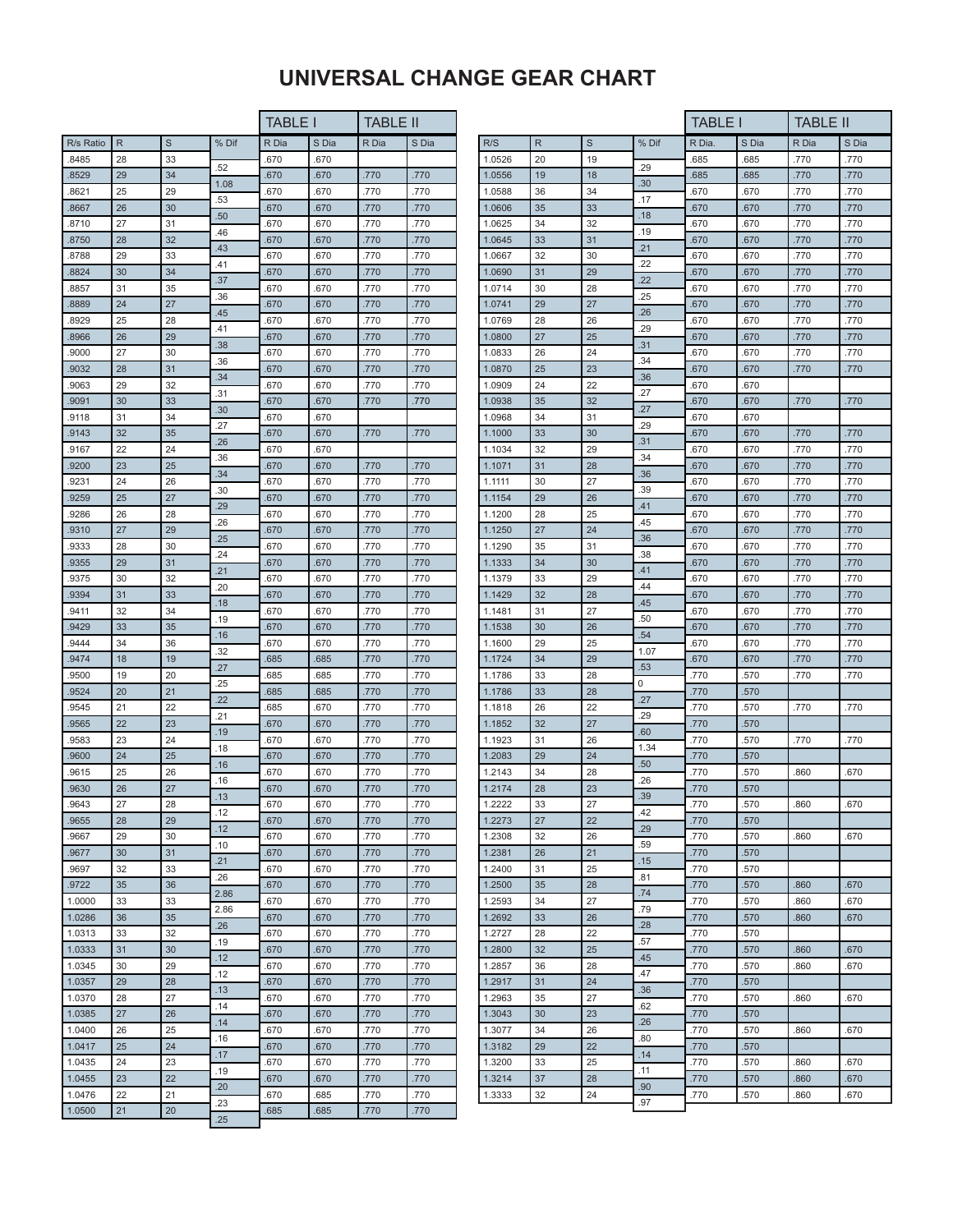|           |        |             |                  | <b>TABLE I</b> |       | <b>TABLE II</b> |       |           |  |             |             | <b>TABLE I</b>      |       | <b>TABLE II</b> |       |       |
|-----------|--------|-------------|------------------|----------------|-------|-----------------|-------|-----------|--|-------------|-------------|---------------------|-------|-----------------|-------|-------|
| R/S Ratio | $\,$ R | $\mathsf S$ | % Dif            | R Dia          | S Dia | R Dia           | S Dia | R/S Ratio |  | $\mathsf R$ | $\mathbb S$ | % Dif               | R Dia | S Dia           | R Dia | S Dia |
| 1.3462    | 35     | 26          | .81              | .770           | .570  | .860            | .670  | 1.8095    |  | 38          | 21          |                     | .860  | .460            | 1.007 | .520  |
| 1.3571    | 38     | 28          | .21              | .770           | .570  | .860            | .670  | 1.8182    |  | 40          | 22          | .48                 | .860  | .460            | 1.007 | .520  |
| 1.3600    | 34     | 25          | .76              | .770           | .570  | .860            | .670  | 1.8261    |  | 42          | 23          | .43                 | .860  | .460            |       |       |
| 1.3704    | 37     | 27          | .34              | .770           | .570  | .860            | .670  | 1.8333    |  | 44          | 24          | .39                 | .860  | .460            | 1.007 | .520  |
| 1.3750    | 33     | 24          | .44              | .770           | .570  | .860            | .670  | 1.8421    |  | 35          | 19          | .48                 | .860  | .460            | 1.007 | .520  |
| 1.3810    | 29     | 21          | .26              | .770           | .570  | .860            | .670  | 1.8500    |  | 37          | 20          | .43                 | .860  | .460            | 1.007 | .520  |
| 1.3846    | 36     | 26          | .48              | .770           | .570  | .860            | .685  | 1.8571    |  | 39          | 21          | .38                 | .860  | .460            | 1.007 | .520  |
| 1.3913    | 32     | 23          | .12              | .770           | .570  | .860            | .670  | 1.8636    |  | 41          | 22          | .35                 | .860  | .460            | 1.007 | .520  |
| 1.3929    | 39     | 28          | .51              | .770           | .570  | .860            | .670  | 1.8696    |  | 43          | 23          | .32                 | .860  | .460            | 1.007 | .520  |
| 1.4000    | 35     | 25          | .53              | .770           | .570  | .860            | .670  | 1.8750    |  | 30          | 16          | .29                 | .860  | .460            |       |       |
| 1.4074    | 38     | 27          | .66              | .770           | .570  | .860            | .670  | 1.8824    |  | 32          | 17          | .39                 | .860  | .460            | 1.007 | .520  |
| 1.4167    | 34     | 24          | .45              | .770           | .570  | .860            | .670  | 1.8889    |  | 34          | $18$        | .35                 | .860  | .460            |       |       |
| 1.4231    | 37     | 26          | .39              | .770           | .570  | .860            | .670  | 1.8947    |  | 36          | 19          | .31                 | .860  | .460            |       |       |
| 1.4286    | 30     | 21          | .43              | .770           | .570  |                 |       | 1.9000    |  | 38          | 20          | .28                 | .860  | .460            | 1.007 | .520  |
| 1.4348    | 33     | 23          | .36              | .770           | .570  | .860            | .670  | 1.9048    |  | 40          | 21          | .25                 | .860  | .460            |       |       |
| 1.4400    | 36     | 25          | .31              | .770           | .570  | .860            | .670  | 1.9091    |  | 42          | 22          | .23                 | .860  | .460            | 1.007 | .520  |
| 1.4444    | 39     | 27          | .70              | .770           | .570  |                 |       | 1.9130    |  | 44          | 23          | .20                 | .860  | .460            | 1.007 | 520   |
| 1.4545    | 32     | 22          | .26              | .770           | .570  | .860            | .670  | 1.9333    |  | 29          | 15          | 1.06                | .860  | .460            | 1.007 | .520  |
| 1.4583    | 35     | 24          | .22              | .770           | .570  | .860            | .670  | 1.9412    |  | 33          | 17          | .41                 | .860  | .460            |       |       |
| 1.4615    | 38     | 26          | 1.01             | .770           | .570  | .860            | .670  | 1.9474    |  | 37          | 19          | .32                 | .860  | .460            | 1.007 | .520  |
| 1.4762    | 31     | 21          | .14              | .770           | .570  |                 |       | 1.9524    |  | 41          | 21          | .26                 | .860  | .460            | 1.007 | .520  |
| 1.4783    | 34     | 23          | .11              | .770           | .570  | .860            | .670  | 1.9545    |  | 43          | 22          | .11                 | .860  | .460            | 1.007 | 520   |
| 1.4800    | 37     | 25          | 1.35             | .770           | .570  | .860            | .670  | 2.0000    |  | 44          | 22          | 2.33                | .860  | .460            | 1.007 | .520  |
| 1.5000    | 36     | 24          | 1.33             | .770           | .570  | .958            | .570  | 2.0476    |  | 43          | 21          | 2.38                | .860  | .460            | 1.007 | 520   |
| 1.5200    | 38     | 25          |                  | .770           | .570  | .958            | .570  | 2.0526    |  | 39          | 19          | .15                 | .860  | .460            | 1.007 | .520  |
| 1.5217    | 35     | 23          | .11              | .770           | .570  | .958            | .570  | 2.0556    |  | 37          | $18$        | .24                 | .860  | .460            | 1.007 | .520  |
| 1.5238    | 32     | 21          | .14              | .770           | .570  |                 |       | 2.0588    |  | 35          | 17          | .16                 | .860  | .460            |       |       |
| 1.5417    | 37     | 24          | 1.17             | .770           | .570  | .958            | .570  | 2.0667    |  | 31          | 15          | .38                 | .860  | .460            |       |       |
| 1.5455    | 34     | 22          | .25              | .770           | .570  | .958            | .570  | 2.0833    |  | 25          | 12          | .80                 | .925  | .480            |       |       |
| 1.5500    | 31     | 20          | .29              | .860           | .460  |                 |       | 2.0833    |  | 50          | 24          | $\mathsf 0$         |       |                 | 1.007 | .520  |
| 1.5652    | 36     | 23          | .98              | .770           | .570  | .958            | .570  | 2.0952    |  | 44          | 21          | .57                 | .860  | .460            | 1.007 | .520  |
| 1.5652    | 36     | 23          | $\mathsf 0$      | .860           | .460  |                 |       | 2.1000    |  | 42          | 20          | .23                 | .860  | .460            | 1.007 | .520  |
| 1.5789    | 30     | 19          | .88              | .860           | .460  |                 |       | 2.1053    |  | 40          | 19          | .25                 | .860  | .460            | 1.007 | .520  |
| 1.5833    | 38     | 24          | .28              | .770           | .570  | .958            | .570  | 2.1111    |  | 38          | 18          | .28                 | .860  | .460            | 1.007 | .520  |
| 1.5909    | 35     | 22          | .48              | .770           | .570  | .958            | .570  | 2.1176    |  | 36          | 17          | .31                 | .860  | .460            |       |       |
| 1.6000    | 32     | 20          | .57              | .860           | .460  |                 |       | 2.1250    |  | 34          | 16          | .35                 | .860  | .460            |       |       |
| 1.6087    | 37     | 23          | .54              | .770           | .570  | .958            | .570  | 2.1333    |  | 32          | 15          | .39                 | .860  | .460            | 1.007 | .520  |
| 1.6087    | 37     | 23          | $\mathsf 0$      | .860           | .460  |                 |       | 2.1500    |  | 43          | 20          | .78                 | .860  | .460            | 1.007 | .520  |
| 1.6111    | 29     | 18          | .15              | .860           | .460  |                 |       | 2.1579    |  | 41          | 19          | .37                 | .860  | .460            | 1.007 | .520  |
| 1.6190    | 34     | 21          | .49              | .860           | .460  |                 |       | 2.1667    |  | 39          | $18$        | .41                 | .860  | .460            | 1.007 | .520  |
| 1.6316    | 31     | 19          | .78              | .860           | .460  |                 |       | 2.1765    |  | 37          | 17          | .45                 | .860  | .460            |       |       |
| 1.6364    | 36     | 22          | .29              | .860           | .460  | .958            | .570  | 2.1875    |  | 35          | 16          | .51                 | .860  | .460            |       |       |
| 1.6500    | 33     | 20          | .83              | .860           | .460  |                 |       | 2.2000    |  | 44          | 20          | .57                 | .860  | .460            | 1.007 | .520  |
| 1.6522    | 38     | 23          | .13              | .860           | .460  | .958            | .570  | 2.2000    |  | 33          | 15          | $\mathsf{O}\xspace$ | .860  | .460            |       |       |
| 1.6667    | 40     | 24          | .88              | .860           | .460  | .958            | .570  | 2.2105    |  | 42          | 19          | .48                 | .860  | .460            | 1.007 | .520  |
| 1.6818    | 37     | 22          | .91              | .860           | .460  | .958            | .570  | 2.2222    |  | 40          | 18          | .53                 | .860  | .460            | 1.007 | .520  |
| 1.6842    | 32     | 19          | .14              | .860           | .460  |                 |       | 2.2353    |  | 38          | 17          | .59                 | .860  | .460            | 1.007 | .520  |
| 1.6957    | 39     | 23          | .68              | .860           | .460  | .958            | .570  | 2.2500    |  | 36          | $16\,$      | .66                 | .860  | .460            |       |       |
| 1.7000    | 34     | 20          | .25              | .860           | .460  |                 |       | 2.2632    |  | 43          | 19          | .59                 | .860  | .460            | 1.096 | .426  |
| 1.7083    | 41     | 24          | .49              | .860           | .460  |                 |       | 2.2667    |  | 34          | 15          | .15                 | .860  | .460            |       |       |
| 1.7143    | 36     | 21          | .35              | .860           | .460  | 1.007           | .520  | 2.2778    |  | 41          | 18          | .49                 | .958  | .375            | 1.096 | .426  |
| 1.7222    | 31     | 18          | .46              | .860           | .460  |                 |       | 2.2941    |  | 39          | 17          | .72                 | .958  | .375            |       |       |
| 1.7273    | 38     | 22          | .30 <sub>0</sub> | .860           | .460  | 1.007           | .520  | 2.3125    |  | 37          | 16          | .80                 | .958  | .375            |       |       |
| 1.7391    | 40     | 23          | .68              | .860           | .460  | 1.007           | .520  | 2.3158    |  | 44          | 19          | .14                 | .958  | .375            | 1.096 | .426  |
| 1.7500    | 42     | 24          | .63              | .860           | .460  |                 |       | 2.3333    |  | 42          | 18          | .76                 | .958  | .375            | 1.096 | .426  |
| 1.7619    | 37     | 21          | .68              | .860           | .460  | 1.007           | .520  | 2.3529    |  | 40          | 17          | .84                 | .958  | .375            |       |       |
| 1.7727    | 39     | 22          | .61              | .860           | .460  | 1.007           | .520  | 2.3684    |  | 45          | 19          | .66                 | .958  | .375            | 1.096 | .426  |
| 1.7826    | 41     | 23          | .56              | .860           | .460  | 1.007           | .520  |           |  |             |             | .28                 |       |                 |       |       |
| 1.7917    | 43     | 24          | .51              | .860           | .460  |                 |       | 2.3750    |  | 38          | 16          | .59                 | .958  | .375            |       |       |
| 1.8000    | 36     | 20          | .46              | .860           | .460  | 1.007           | .520  | 2.3889    |  | 43          | 18          | .46                 | .958  | .375            | 1.096 | .426  |
|           |        |             | .53              |                |       |                 |       | 2.4000    |  | 36          | 15          | .49                 | .958  | .375            |       |       |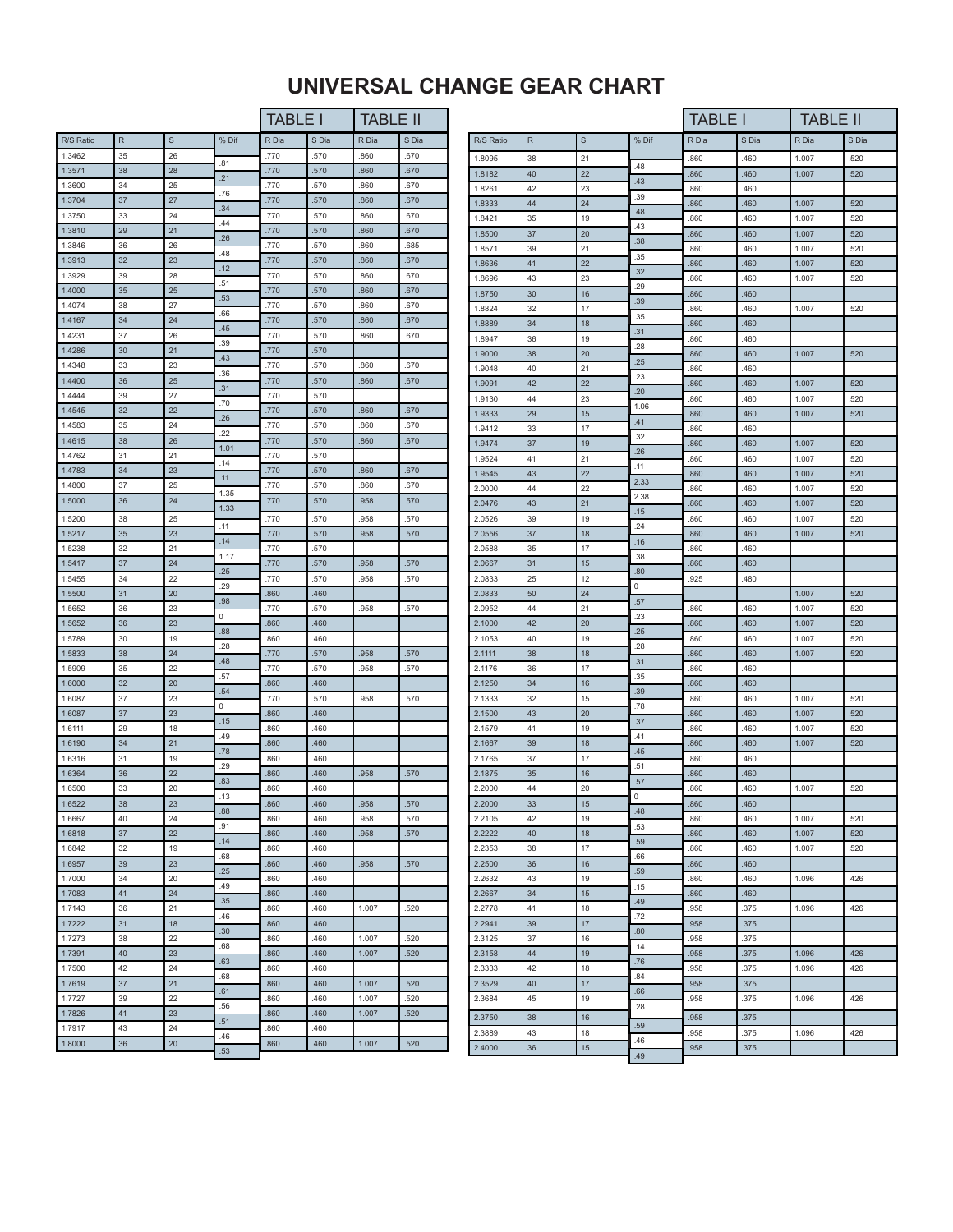|                  |             |             |              | <b>TABLE I</b> |              | <b>TABLE II</b> |              |           |           |             | <b>TABLE I</b> |       |       | <b>TABLE II</b> |       |
|------------------|-------------|-------------|--------------|----------------|--------------|-----------------|--------------|-----------|-----------|-------------|----------------|-------|-------|-----------------|-------|
| R/S Ratio        | $\mathsf R$ | $\mathbb S$ | % Dif        | R Dia          | S Dia        | R Dia           | S Dia        | R/S Ratio | ${\sf R}$ | $\mathbb S$ | % Dif          | R Dia | S Dia | R Dia           | S Dia |
| 2.4118           | 41          | 17          | .39          | .958           | .375         | 1.096           | .426         | 3.3846    | 44        | 13          |                | 1.007 | .312  |                 |       |
| 2.4211           | 46          | 19          | .68          | .958           | .375         | 1.096           | .426         | 3.4000    | 51        | 15          | .46            | 1.007 | .312  | 1.166           | .354  |
| 2.4375<br>2.4444 | 39<br>44    | 16<br>18    | .28          | .958<br>.958   | .375<br>.375 | 1.096           | .426         | 3.4167    | 41        | 12          | .49            | 1.007 | .312  |                 |       |
| 2.4667           | 37          | 15          | .91          | .958           | .375         |                 |              | 3.4286    | 48        | 14          | .35            | 1.007 | .312  | 1.166           | .354  |
| 2.4737           | 47          | 19          | .28          | .958           | .375         | 1.096           | .426         | 3.4615    | 45        | 13          | .96            | 1.007 | .312  | 1.166           | .354  |
| 2.5000           | 45          | 18          | 1.06         | .958           | .375         | 1.096           | .426         | 3.4667    | 52        | 15          | .15            | 1.007 | .312  | 1.166           | .354  |
| 2.5263           | 48          | 19          | 1.05<br>.28  | .958           | .375         | 1.096           | .426         | 3.5000    | 49        | 14          | .96            | 1.007 | .312  | 1.166           | .354  |
| 2.5333           | 38          | 15          | .88          | .958           | .375         |                 |              |           |           |             | $\mathsf 0$    |       |       |                 |       |
| 2.5556           | 46          | 18          | .27          | .958           | .375         | 1.096           | .426         | 3.5000    | 42        | 12          | .95            | 1.007 | .312  |                 |       |
| 2.5625<br>2.5789 | 41<br>49    | 16<br>19    | .64          | .958<br>.958   | .375<br>.375 | 1.096<br>1.096  | .426<br>.426 | 3.5333    | 53        | 15          | .15            | 1.007 | .312  |                 |       |
| 2.5882           | 44          | 17          | .36          | .958           | .375         | 1.096           | .426         | 3.5385    | 46        | 13          | .93            | 1.007 | .312  | 1.166           | .354  |
| 2.6000           | 39          | 15          | .46          | .958           | .375         |                 |              | 3.5714    | 50        | 14          | .33            | 1.007 | .312  | 1.166           | .354  |
| 2.6111           | 47          | 18          | .43          | .958           | .375         | 1.096           | .426         | 3.5833    | 43        | 12          | .90            | 1.007 | .312  |                 |       |
| 2.6250           | 42          | $16\,$      | .53<br>.25   | .958           | .375         | 1.096           | .426         | 3.6154    | 47        | 13          | .76            | 1.007 | .312  | 1.166           | .354  |
| 2.6316           | 50          | 19          | .59          | .958           | .375         | 1.096           | .426         | 3.6429    | 51        | 14          | .65            | 1.007 | .312  | 1.166           | .354  |
| 2.6471           | 45          | 17          | .74          | .958           | .375         | 1.096           | .426         | 3.6667    | 44        | 12          | .70            | 1.007 | .312  | 1.166           | .354  |
| 2.6667<br>2.6875 | 48<br>43    | 18<br>16    | .78          | .958<br>.958   | .375         | 1.096<br>1.096  | .426<br>.426 | 3.6923    | 48        | 13          |                | 1.007 | .312  | 1.166           | .354  |
| 2.7059           | 46          | $17\,$      | .68          | .958           | .375<br>.375 | 1.096           | .426         | 3.7143    | 52        | 14          | .60            | 1.007 | .312  | 1.166           | .354  |
| 2.7222           | 49          | 18          | .60          | .958           | .375         | 1.096           | .426         | 3.7500    | 45        | 12          | .96            | 1.007 | .312  | 1.166           | .354  |
| 2.7333           | 41          | 15          | .41          | .958           | .375         | 1.096           | .426         | 3.7692    | 49        | 13          | .51            | 1.007 | .312  | 1.166           | .354  |
| 2.7500           | 44          | 16          | .61<br>.53   | .958           | .375         | 1.096           | .426         | 3.7857    | 53        | 14          | .44            | 1.007 | .312  |                 |       |
| 2.7647           | 47          | $17\,$      | .47          | .958           | .375         | 1.096           | .426         | 3.8333    | 46        | 12          | 1.26           | 1.007 | .312  | 1.166           | .354  |
| 2.7777           | 50          | $18$        | .29          | .958           | .375         | 1.096           | .426         | 3.8462    | 50        | 13          | .34            | 1.007 | .312  | 1.166           | .354  |
| 2.7857           | 39          | 14          | 51           | 1.007          | .312         |                 |              | 3.9167    | 57        | 12          | 1.83           | 1.007 | .312  | 1.166           | .354  |
| 2.8000<br>2.8125 | 42<br>45    | 15<br>16    | .45          | .958<br>.958   | .375<br>.375 | 1.096<br>1.096  | .426<br>.426 |           | 51        |             | .16            |       |       |                 | .354  |
| 2.8235           | 48          | $17\,$      | .39          | .958           | .375         | 1.096           | .426         | 3.9231    |           | 13          | 1.96           | 1.007 | .312  | 1.166           |       |
| 2.8333           | 51          | 18          | .35          | .958           | .375         |                 |              | 4.0000    | 52        | 13          | $\mathsf 0$    | 1.007 | .312  | 1.166           | .354  |
| 2.8462           | 37          | 13          | .46          | 1.007          | .312         |                 |              | 4.0000    | 48        | 12          | 1.92           | 1.007 | .312  |                 |       |
| 2.8571           | 40          | $14\,$      | .38<br>.34   | 1.007          | .312         |                 |              | 4.0769    | 53        | 13          | .16            | 1.007 | .312  | 1.166           | .354  |
| 2.8667           | 43          | 15          | .29          | .958           | .375         | 1.096           | .426         | 4.0833    | 49        | 12          | .19            | 1.007 | .312  | 1.166           | .354  |
| 2.8750           | 46          | 16          | .26          | .958           | .375         | 1.096           | .426         | 4.0909    | 45        | 11          | 1.85           | 1.056 | .270  | 1.166           | .354  |
| 2.8824           | 49<br>35    | 17<br>12    | 1.19         | .958<br>1.007  | .375         | 1.096           | .426         | 4.1667    | 50        | 12          | .36            | 1.056 | .270  | 1.166           | .354  |
| 2.9167<br>2.9333 | $44$        | 15          | .57          | .958           | .312<br>.375 | 1.096           | .426         | 4.1818    | 46        | 11          |                | 1.056 | .270  | 1.166           | .354  |
| 2.9375           | 47          | 16          | .14          | .958           | .375         | 1.096           | .426         | 4.2500    | 51        | 12          | 1.63           | 1.056 | .270  | 1.166           | .354  |
| 2.9412           | 50          | 17          | .13          | .958           | .375         |                 |              | 4.2727    | 47        | 11          | .53            | 1.056 | .270  | 1.256           | .270  |
| 3.0000           | 45          | 15          | 2.00<br>2.08 | .958           | .375         | 1.096           | .426         | 4.3333    | 52        | 12          | 1.42           | 1.056 | .270  | 1.256           | .270  |
| 3.0625           | 49          | 16          | .14          | .958           | .375         |                 |              | 4.3636    | 48        | 11          | .70            | 1.056 | .270  | 1.256           | .270  |
| 3.0667           | 46          | 15          | .15          | .958           | .375         | 1.096           | .426         | 4.4167    | 53        | 12          | 1.22           | 1.056 | .270  | 1.256           | .270  |
| 3.0714           | 43          | 14          | .39          | 1.007          | .312         |                 |              | 4.4545    | 49        | 11          | .86            | 1.056 | .270  | 1.256           | .270  |
| 3.0833<br>3.1250 | 37<br>50    | 12<br>16    | 1.35         | 1.007<br>.958  | .312<br>.375 | 1.096           | 426          | 4.5000    | 45        | 10          | 1.02           | 1.056 | .270  | 1.256           | .270  |
| 3.1333           | 47          | 15          | .27          | .958           | .375         | 1.096           | .426         | 4.5455    | 50        | 11          | 1.01           | 1.056 | .270  | 1.256           | .270  |
| 3.1429           | 44          | 14          | .31          | 1.007          | .312         |                 |              | 4.5833    | 55        | 12          | .83            |       | .270  |                 |       |
| 3.1538           | 41          | 13          | .35<br>.41   | 1.007          | .312         |                 |              |           |           |             | .36            | 1.056 |       |                 |       |
| 3.1667           | 38          | 12          | .66          | 1.007          | .312         |                 |              | 4.6000    | 46        | 10          | .79            | 1.056 | .270  | 1.256           | .270  |
| 3.1875           | 51          | 16          | .39          | .958           | .375         | 1.096           | .426         | 4.6364    | 51        | 11          | .65            | 1.056 | .270  | 1.256           | .270  |
| 3.2000           | 48          | 15          | .45          | 1.007          | .312         | 1.166           | .354         | 4.6667    | 56        | 12          | .71            | 1.056 | .270  |                 |       |
| 3.2143<br>3.2308 | 45<br>42    | 14<br>13    | .51          | 1.007<br>1.007 | .312<br>.312 | 1.166           | .354         | 4.7000    | $47\,$    | 10          | .58            | 1.056 | .270  | 1.256           | .270  |
| 3.2500           | 39          | 12          | .59          | 1.007          | .312         |                 |              | 4.7273    | 52        | 11          | 1.54           | 1.056 | .270  | 1.256           | .270  |
| 3.2667           | 49          | 15          | .51          | 1.007          | .312         | 1.166           | .354         | 4.8000    | 48        | 10          | .38            | 1.056 | .270  | 1.256           | .270  |
| 3.2857           | 46          | 14          | .58          | 1.007          | .312         | 1.166           | .354         | 4.8182    | 53        | 11          |                | 1.056 | .270  | 1.256           | .270  |
| 3.3077           | 43          | 13          | .67          | 1.007          | .312         |                 |              | 4.9000    | 49        | 10          | 1.70           | 1.056 | .270  | 1.256           | .270  |
| 3.3333           | 50          | 15          | .77<br>.71   | 1.007          | .312         | 1.166           | .354         | 4.9091    | 54        | 11          | .19            | 1.056 | .270  | 1.256           | .270  |
| 3.3571           | 47          | 14          | .82          | 1.007          | .312         | 1.166           | .354         | 5.0000    | 50        | 11          | 1.85           | 1.056 | .270  | 1.256           | .270  |
|                  |             |             |              |                |              |                 |              | 5.1000    | 51        | 10          | 2.00           | 1.056 | .270  | 1.256           | .270  |
|                  |             |             |              |                |              |                 |              | 5.2000    | 52        | 10          | 1.96           | 1.056 | .270  | 1.256           | .270  |
|                  |             |             |              |                |              |                 |              | 5.3000    | 53        | 10          | 1.92           | 1.056 | .270  | 1.256           | .270  |
|                  |             |             |              |                |              |                 |              |           |           | $10$        | 1.89           |       |       |                 | .270  |
|                  |             |             |              |                |              |                 |              | 5.4000    | 54        |             |                | 1.056 | .270  | 1.256           |       |

5.5000 55 10

1.85

1.056 .270 1.256 .270